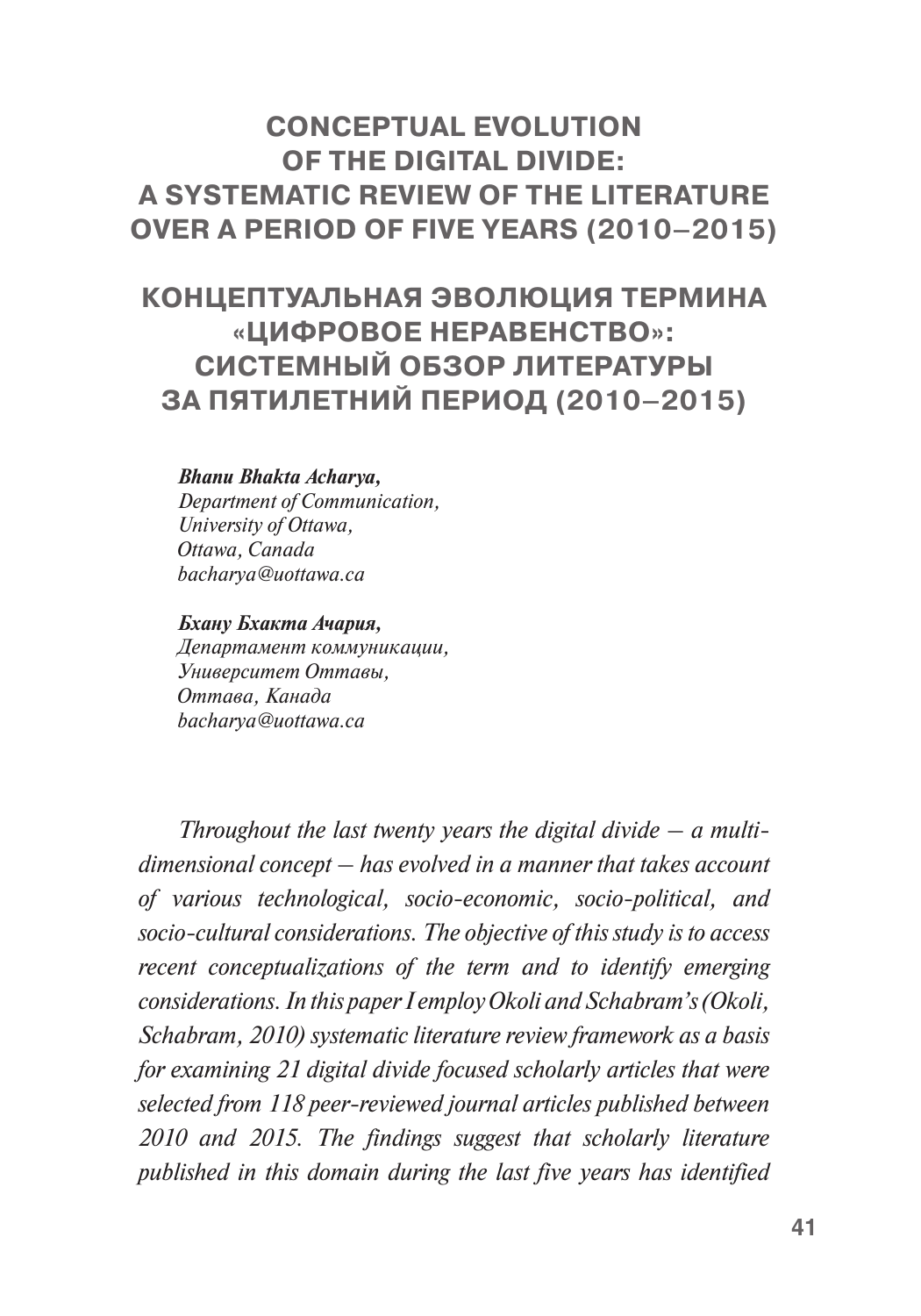*user attitudes towards technology, motivations for use of technology, and socio-cultural backgrounds as factors influencing the notion of the digital divide. Despite the lack of a widely agreed upon definition of the digital divide, recent conceptualizations appear to be moving away from the traditional emphasis on technological and economic gaps. The central theme of the selected articles is that without addressing long existing socio-economic and sociocultural inequalities, which are real and deep divides, bridging the technological gaps might not end the real issue of digital divide.* 

*Key words: digital divide, conceptual evolution, skills and usage gaps, socio-cultural disparity, systematic literature review.*

*В течение последних двадцати лет многомерный концепт «цифрового неравенства» развивался, вбирая различные технологические, социально-экономические и социокультурные аспекты. Цель данного исследования – определить установившееся в науке понимание термина, а также выявить теоретический вклад недавних работ в развитие этого концепта. В настоящей работе, основываясь на структуре системного обзора литературы, представленного Околи и Скабрамом (2010), мы приводим результаты исследования 21 научной статьи, рассматривающих проблему цифрового неравенства, выбранных из 118 рецензируемых журналов и опубликованных с 2010 по 2015 годы. Полученные данные свидетельствуют, что работы последних пяти лет в числе факторов, влияющих на цифровое неравенство, рассматривают отношение пользователей к технологии, их мотивацию для ее использования, а также социально-культурные особенности. Несмотря на отсутствие общепринятого определения, актуальные концепции отказываются от традиционного акцента на технологических и экономических проблемах. Центральная идея изученных статей со-*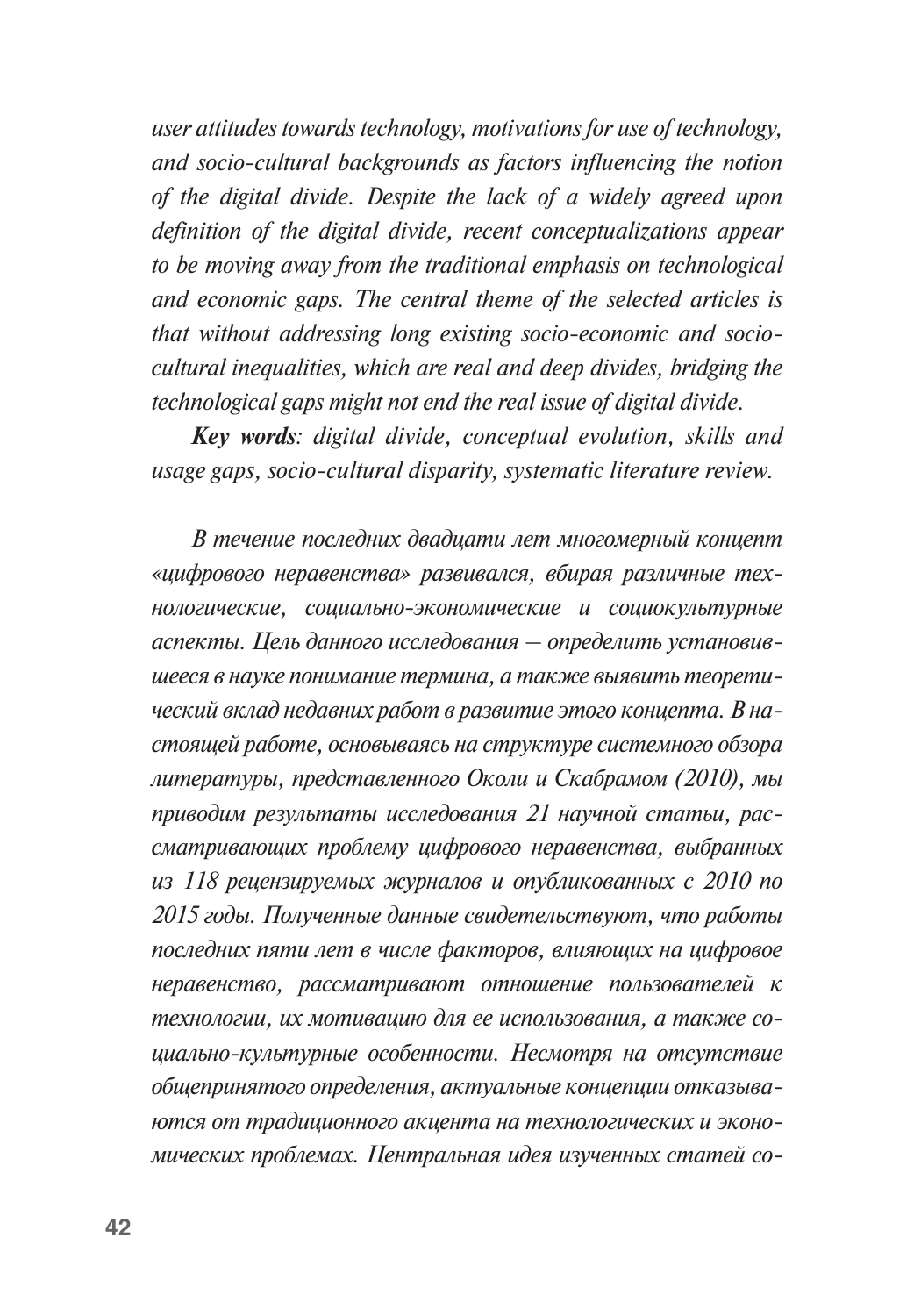*стоит в том, что без преодоления долговременных социальноэкономических и социально-культурных разрывов устранение технологических пробелов не может по-настоящему решить проблему цифрового неравенства.* 

*Ключевые слова: цифровое неравенство, концептуальная эволюция, проблемы навыков и применения, социально-культурное неравенство, систематический обзор литературы.* 

# **Introduction**

The term "digital divide" primarily refers to the disparity between information-rich and information-poor people due to their access to computers and the Internet. Digital divide occurs when a group of people lacks access to information and communication technology (ICT) means and is thereby prevented from various socio-economic opportunities, such as education, income and employment (Eastin, Cicchirillo, Mabry, 2015: 416–437; Nguyen, 2012: 251–268; Sparks, 2013: 27-46; Van Dijk, 2012: 57–75). This research essay based on the systematic literature review method is an attempt to assess recent understanding of the concept of and trends in the digital divide, which has been proliferating in various dimensions and scholarly discourses.

The concept of the digital divide has been evolving and has expanded into several fields since it was first discussed in the mid-1990s. Since the beginning of the 21st century, there has been a paradigm shift with respect to the understanding of the digital divide from users' access to ICT means to users' capability to handle these means. During the first five years of this century, the discussion on the concept of the digital divide focused on users' unequal skills and knowledge of handling ICT devices. This gap was introduced as the second layer of the digital divide (Dewan, Reggins, 2005: 298–337;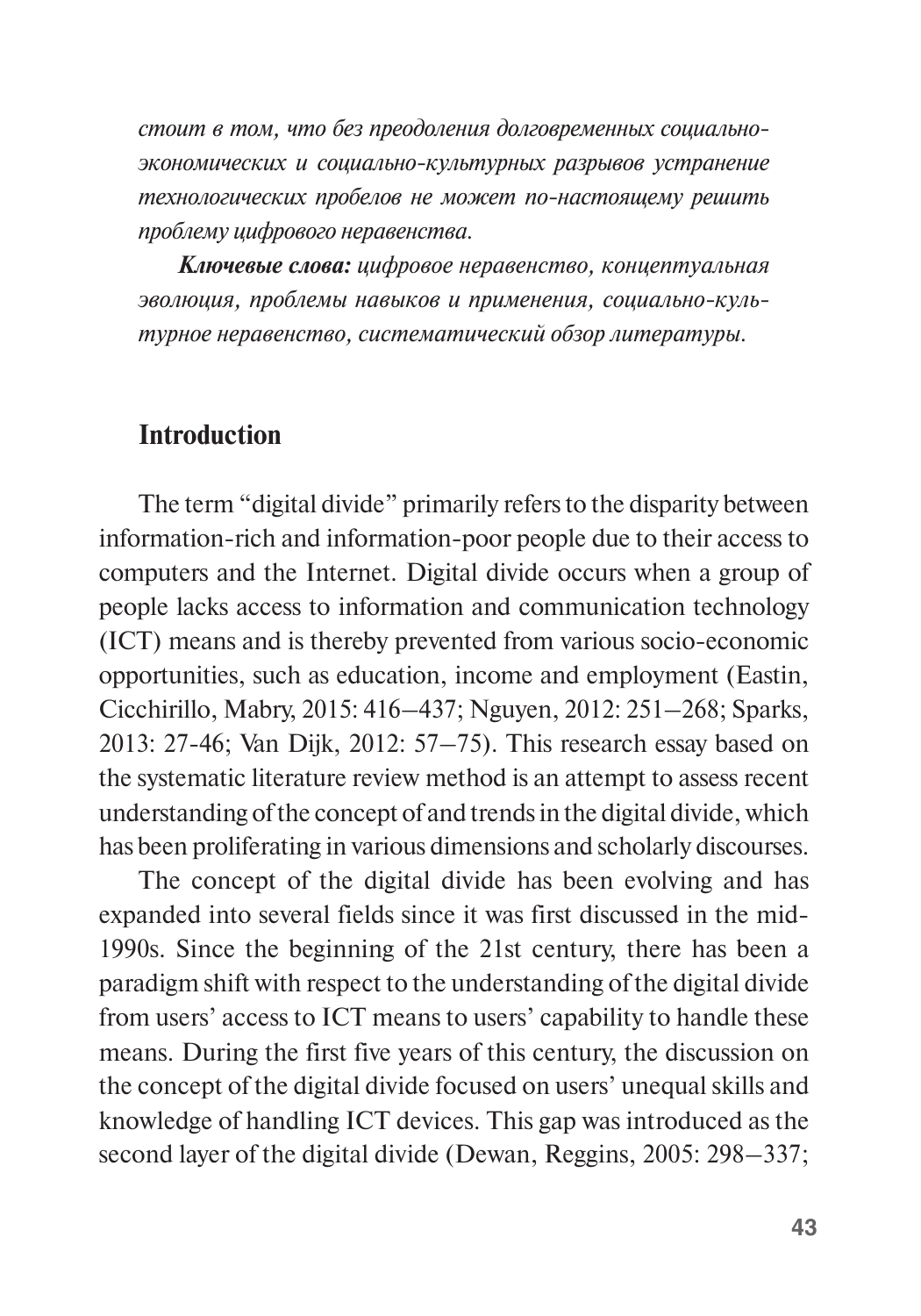Hargittai, 2002). After 2005, usage of digital devices was also added to the discussion, the focus being on whether or not the usage of computers and the Internet has brought any positive changes in users' everyday lives. Scholars (such as Wei et al., 2011) argue that the inequality of users' capacities to exploit ICT means can seriously affect the expected outcomes, creating the third layer – "digital outcome divide". Hence, the concept of the digital divide – confined in the beginning to a bipolar division with respect to access to computers and the Internet – has been evolving to multiple levels.

Scholars argue that bridging the digital divide is a challenge in any country, either developing or developed. Developing countries are struggling for ICT infrastructure and affordable ICT devices. In contrast, developed countries are working hard to bridge gaps in digital inequalities with respect to skills and usage among various groups, such as immigrants versus non-immigrants, males versus females, young versus old, rural versus urban and high-income versus low-income.

The concept of the digital divide has been developing with respect to various technological, socio-economic and socio-cultural factors. Since the mid-1990s, approximately every five years, a new concept has evolved on the subject of the digital divide, such as access divide during 1995-2000, skills divide during 2000-2005, and usage gap during 2005-2010. Drawing from various scholarly articles written between 1995 and 2015, this essay will identify evolving definitions and trends of the digital divide from 2010 to 2015.

### **Literature review**

Before the terminology "digital divide" was popularized during the mid-1990s, the "information divide" was widely discussed in connection with multiple issues in society, such as education equality, information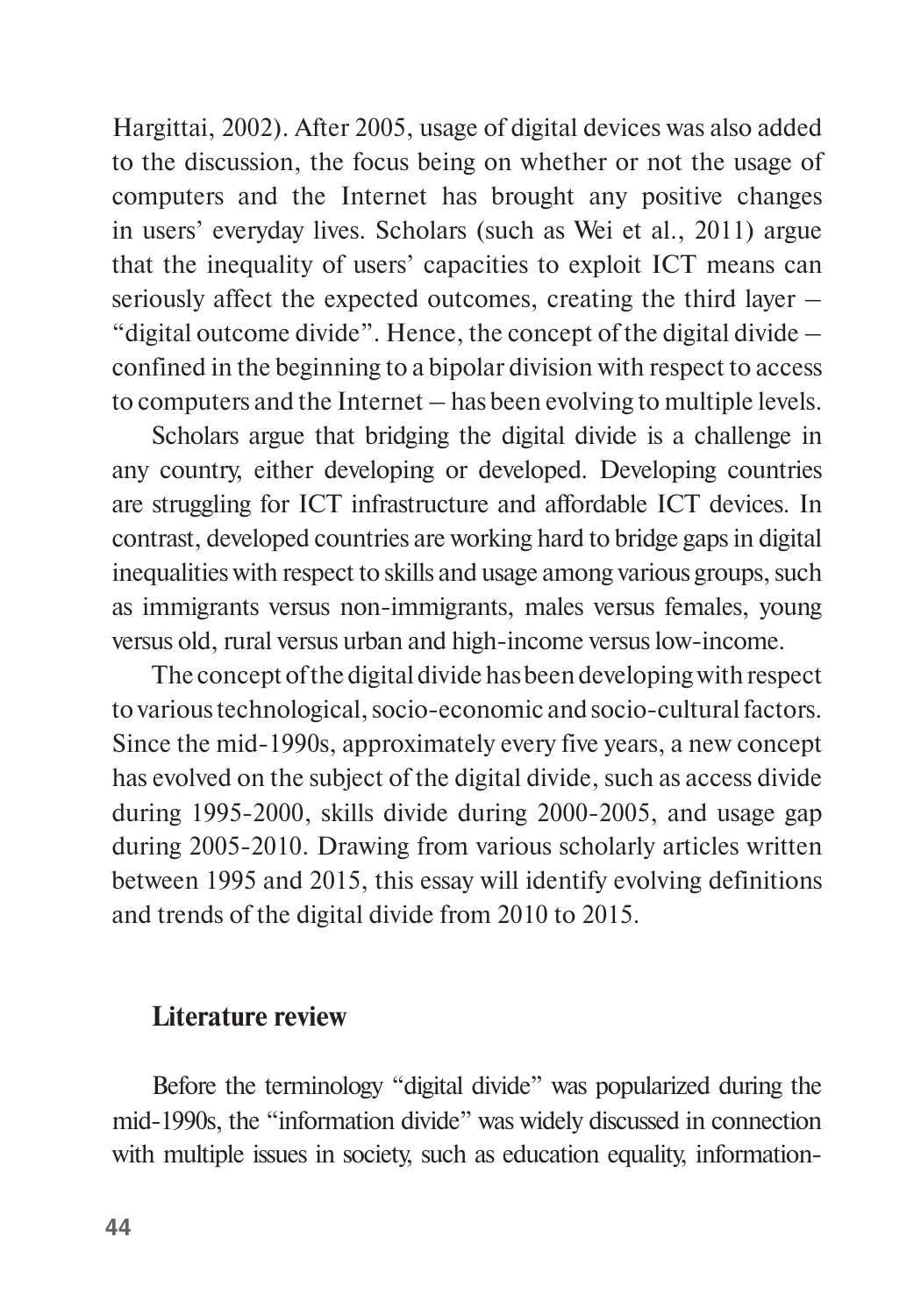based economy and universal access to information (Compaine, 2001; Yu, 2006: 229–252).From the 1960s to the early 1990s, there were a number of discussion agendas in academia with regard to the information gap and its potential consequences on education, the economy and the social well-being of the public. There was great optimism in contemporary western societies that information equality can help enhance lifestyle, which was possible through universal access to computers, telephones and email (Anderson et al., 2001: 86-87; Katz, Aspden, 1997: 170–188; Maitland, 1984; Yu, 2006: 229–252). Hundreds of studies were conducted focusing on various aspects of information, such as information inequality, the knowledge gap, the information divide, information-rich versus information-poor and information-haves and have-nots (Compaine, 2001).

During the 1980s and the early 1990s, unequal access to the personal computer (PC) was a discussion agenda because the PC was the only tool used to exchange information through electronic mail or "email" (Compaine, 2001). Even though the email system originated in 1969, electronic information exchange became popular only after the availability of the PC in the 1970s and later (Anderson et al., 1997: 86-87). Therefore, during the 1980s and early 1990s, computer literacy, the knowledge gap, PC gaps and email gaps were popular in denoting the present-day "digital divide" (Yu, 2006). Interestingly, the term "digital divide" was initially defined based on computer ownership regardless of the owner's access to the Internet (Tapscott, 1998).

During the early 1990s, there was a shift from the traditional information divide to a computer and Internet-based information divide because personal computers and the Internet were becoming widely available (Kim, Kim, 2001: 78–91; NTIA, 1999; Yu, 2006: 229–252). The status of having or not having access to information stored in ICT devices, such as computers and the Internet, was termed as the "digital divide" during the mid-1990s (Hoffman, Novak, Schlosser, 2001; Yu, 2006: 229–252).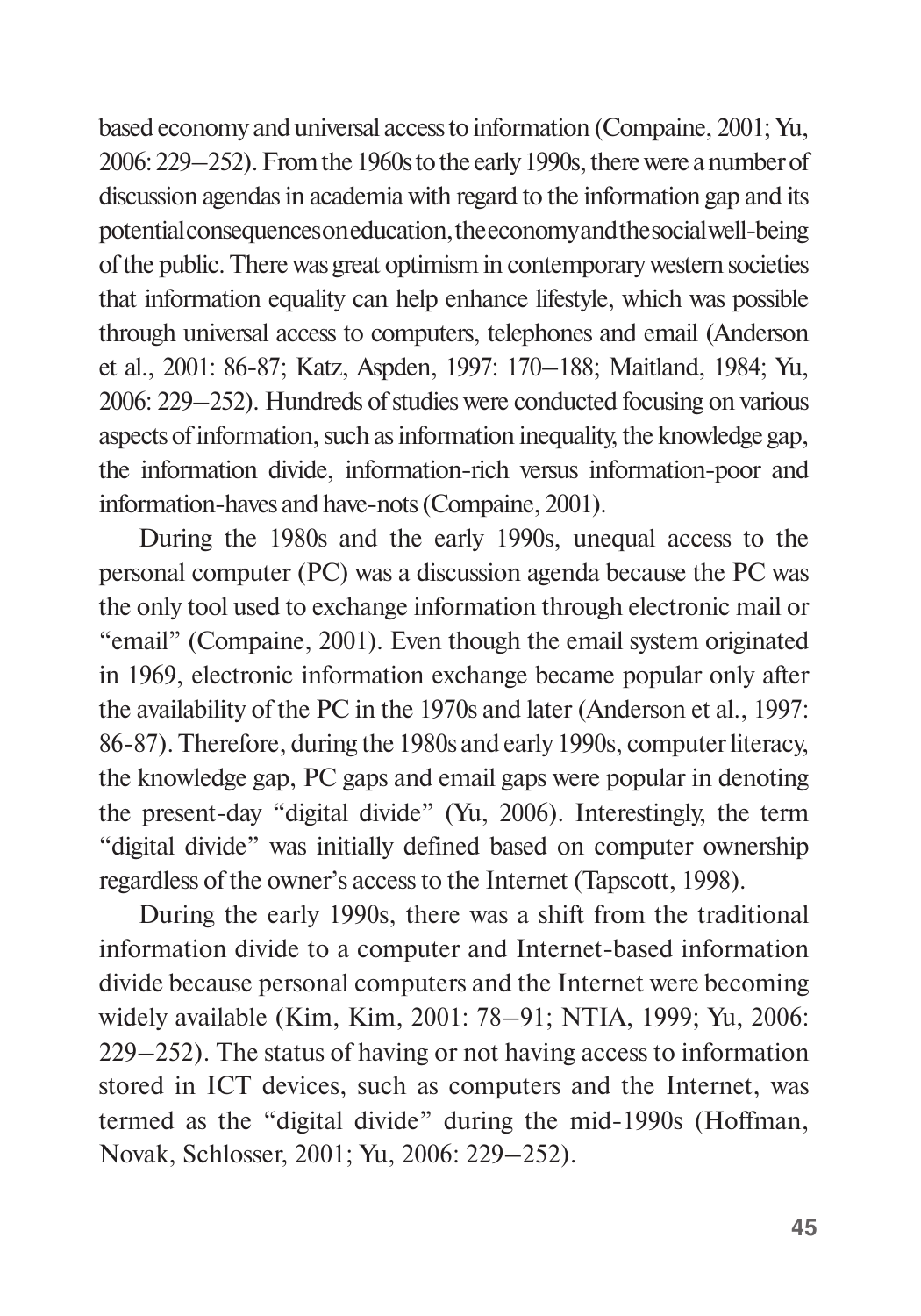The National Telecommunications and Information Administration (NTIA), a government agency of the United States, conducted a series of surveys entitled "Falling Through the Net", which gathered statistics on access to telephone, computer and the Internet (NTIA, 1995, 1998, 1999, 2000). The survey results revealed that Americans were more connected to ICTs than ever before, but at the same time, the digital divide between the information-rich and information-poor had not decreased. Yu argues that during the late 1990s, "the Internet was widely recognized as the most significant divider between information rich and information poor" ((Yu, 2006: 230). During that time, the digital divide was considered to be a binary division between people's access and non-access to computers and the Internet regardless of users' knowledge and skills (Anderson et al., 1997: 86-87; Dewan, Riggins, 2005: 298–337; Katz, Aspden, 1997: 170–188). Until 2000, most of the studies on the digital divide concentrated on the gap in access to computers and the Internet, based on various factors, such as income, gender, education, geographic location and ethnicity (Hargittai, 2002; Kim, Kim, 2001; Yu, 2006). By end of the 20th century, there were more than 14,000 publications that discussed the issue of the digital divide (Yu, 2006). The key concept of most of the definitions of digital divide was – the gap between having access to computer and the Internet and not having them (DiMaggio et al., 2004; Harambam, Aupers, Houtman, 2013: 1093–1114; NTIA, 1999; Yu, 2006: 229–252).

Furthermore, the concept of the digital divide began to be understood in a broader perspective in the beginning of the 21st century. Several scholars (such as Dewan, Riggins, 2005: 298–337; DiMaggio et al., 2004; Hargittai, 2002; Paré, 2005: 85–97; Selwyn, 2004: 341–362; Van Dijk, Hacker, 2003: 315–326; Warschauer, 2003: 297–304; Yu, 2006) argue that the concept of the digital divide should be interpreted based on several factors, such as digital devices, quality of Internet connection,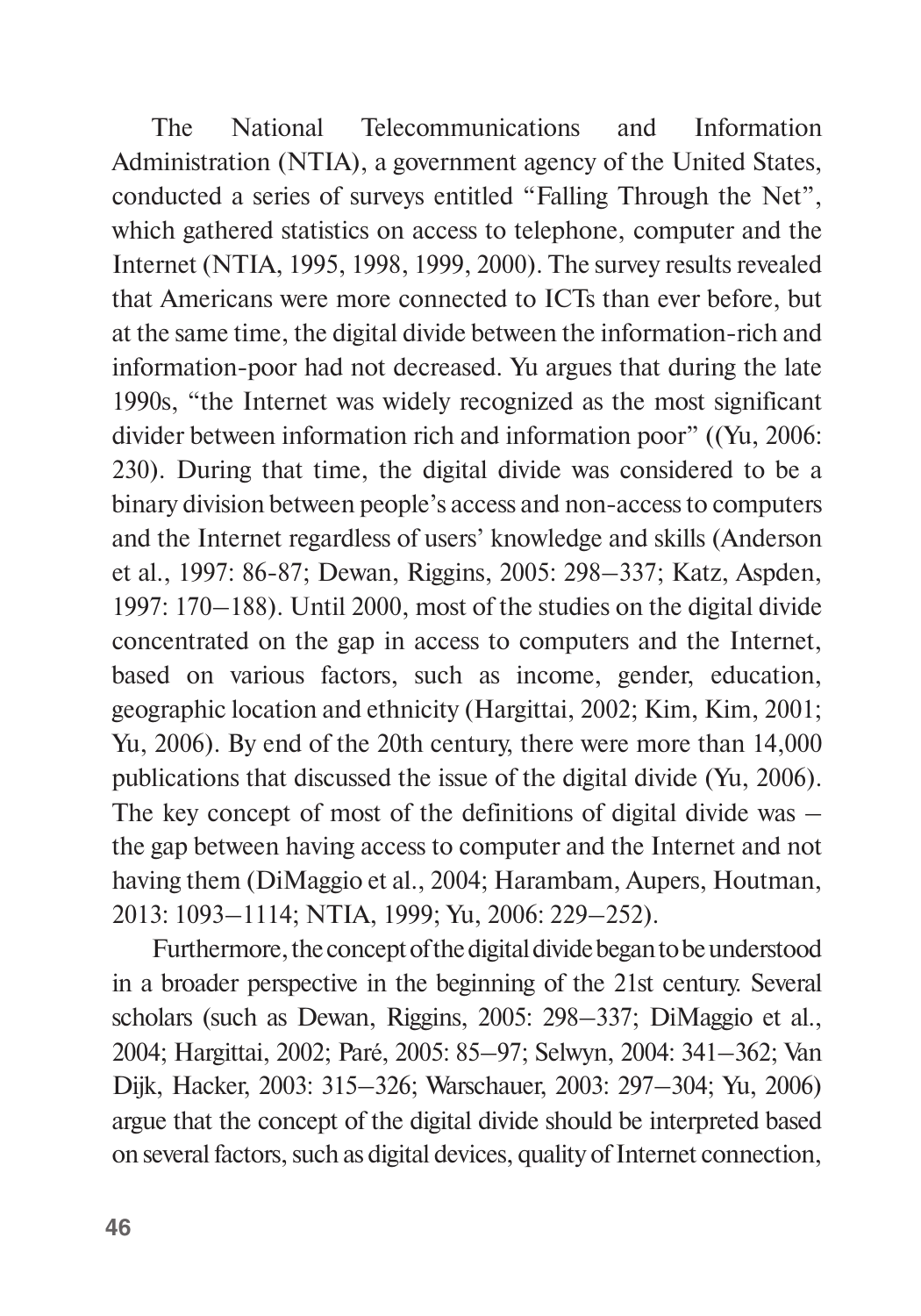availability of relevant content, knowledge and skills of users and the purposes of usage. In other words, there is more than one digital divide.

During this period, there were two groups of studies on the digital divide. The first group emphasized the divide from a vertical perspective with an emphasis on qualitative growth (Kim, Kim, 2001; Pare, 2005: 85–97; Warschauer, 2003: 297–304). This group looked at access, skills and usage gaps. The second group of studies emphasized a horizontal perspective, focusing on the Internet access on a national and global scale. The first group of studies argued that having access to computers and the Internet is not enough to bridge the gap of the digital divide and proposed a broader definition. For instance, Warschauer (Warschauer, 2003: 297–304) contends that "access to online information" is not sufficient to reduce the digital divide because the divide in people's everyday lives is connected within political, economic, institutional and linguistic contexts. In a similar tone, Daniel Paré argues that the interpretation of the digital divide as "the binary distinction between haves and have-nots is not appropriate" because the digital divide is "a compendium of interrelated social, economic, and technological considerations that influence Internet access and use" (Pare, 2005: 85).

The second group of studies emphasized the mitigation of the horizontal disparity in Internet access on a global scale (see, Dewan, Riggins, 2005: 298–337; Huang, Chen, 2010: 248–264; Norris, 2001). Researchers of this group argue that transformation of the definition of the digital divide from access to skills and usage is appropriate in the context of a few developed countries, but not for many developing countries that are lagging behind with regard to ICT infrastructure. Huang and Chen, for instance, observe that the digital access divide is still a serious issue on a global scale because the digital gap seems to be narrowing in developed countries, whereas it is widening in many developing countries. Although developed countries have already turned their focus on skills and Internet usage, the gap in Internet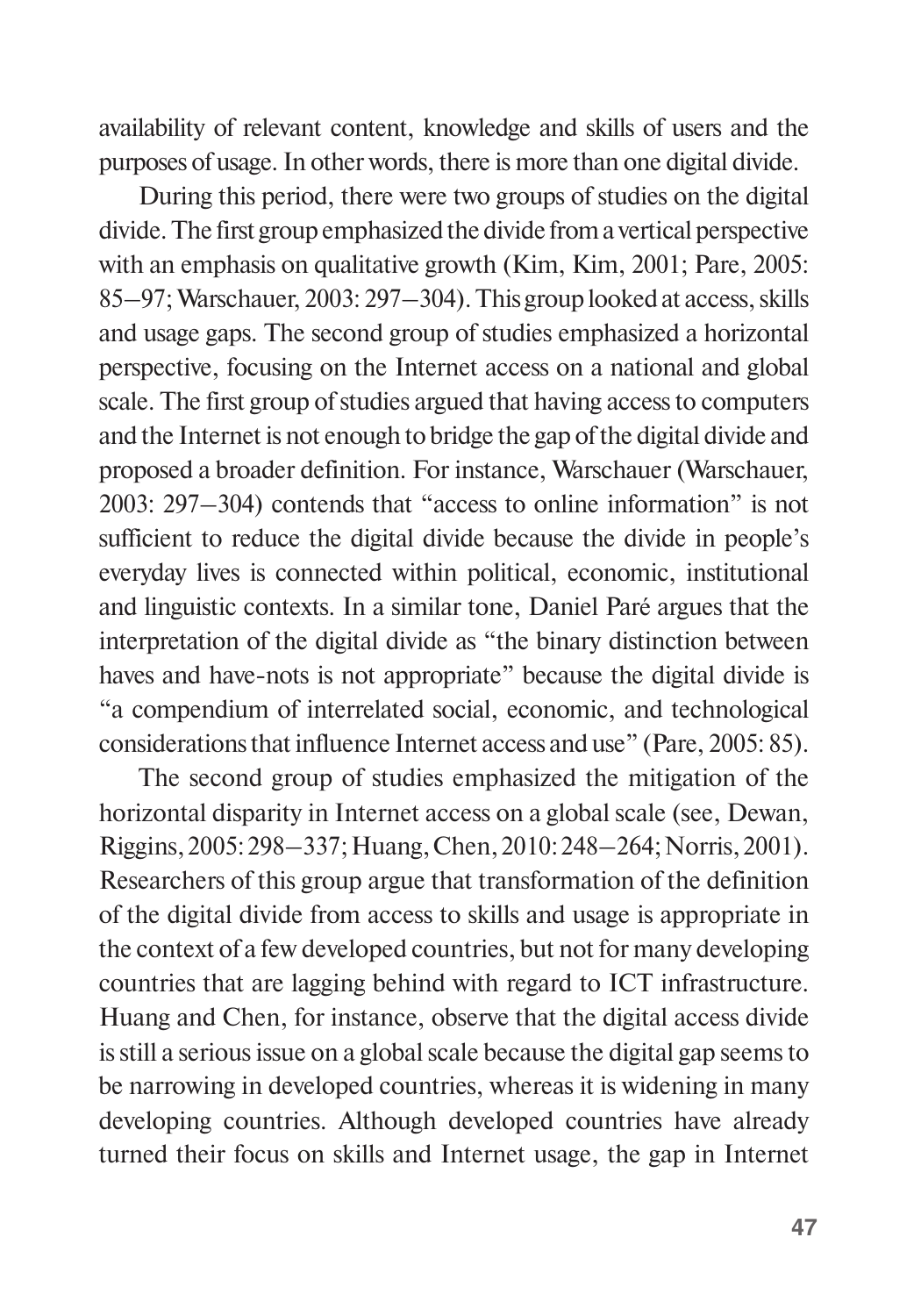access between developing and developed countries will be deep and wide in the long run because of socio-economic factors.

Hence, most of the studies from 2001 to 2010 looked beyond access to computers and the Internet while defining the concept of the digital divide, and identified second and/or third levels of the divide. During the first decade of the 21st century, the preliminary understanding of the "digital divide" concept evolved to cover users' skills and usage gaps. Despite there being inconsistencies in the interpretation of the term, scholars defined the digital divide concept as a dynamic and multidimensional phenomenon, which has a constantly evolving nature.

So, what next? How has the concept of the digital divide been evolving now? The main objective of this essay is to identify trends in the understanding of the digital divide during the second decade of the 21st century. I intend to address the following questions:

RQ: What is the definition of the digital divide in the last five years?

Sub-Q: Is there any contribution in shaping up or expanding the definition of digital divide?

# **Methodology**

This study employs Okoli and Schabram's (Okoli, Schabram, 2010) systematic literature review (SLR) method. SLR is a "systematic, explicit and reproducible method for identifying, evaluating, and synthesizing the existing body of completed and recorded work produced by researchers, scholars, and practitioners" (Okoli, Schabram, 2010: 4). This method helps to identify the most relevant scholarly articles related to a research question, assess the quality of each article and synthesize the findings in a systematic and impartial way.

There are several studies available on the digital divide. These studies were done using various research methods. They looked at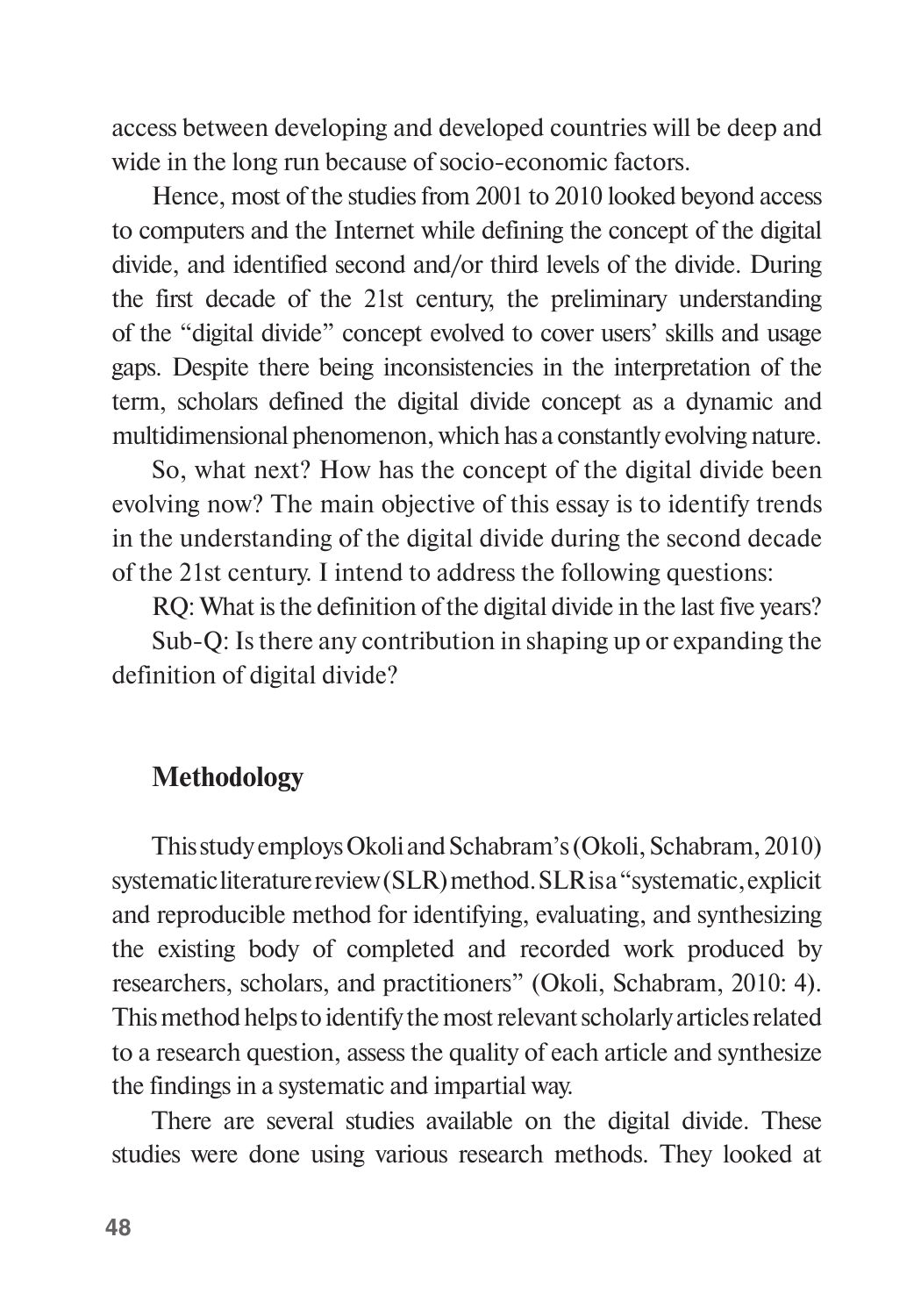access to computers and the Internet, as well as knowledge, skills and usage gaps. No scholarly articles, based on a systematic literature review, which can substantially and systematically assess the conceptual evolution and recent trends of the digital divide, have been found however. This study, which uses a SLR method, will be relevant in assessing the current understanding of and trends in digital inequality.

Potential databases were identified as available in the University of Ottawa's online library through "uozone", a student interactive portal. Okoli and Schabram recommend that consulting an experienced librarian is an excellent way to begin an SLR. Therefore, four databases – "Communication Source", "Business Source Complete", "Web of Science", and "ProQuest" *–* were selected in consultation with a librarian at the University of Ottawa. In order to make this research practical, manageable and relevant to recent trends in the digital divide, peer-reviewed articles published in English language scholarly journals between 2010 and 2015 were searched for in the four databases by using the same words or phrases (*Table 1*).

*Table 1*

| <b>Database</b><br>(# of Articles)      | Boolean/<br><b>Phrase Used</b>            | <b>Published</b><br>Date<br>Range | <b>Journal</b><br><b>Type</b> | <b>Article</b><br><b>Type</b> | Language |
|-----------------------------------------|-------------------------------------------|-----------------------------------|-------------------------------|-------------------------------|----------|
| Communication<br>source $(37)$          | "digital<br>divide" OR<br>"digital        |                                   |                               |                               |          |
| <b>Business Source</b><br>Complete (27) | access*"<br><b>AND</b><br>"knowledge"     | 2010 Jan<br>to $2015$             | Scholarly<br>academic         | Peer-<br>reviewed             | English  |
| Web of Science<br>(19)                  | and skill*"<br><b>AND</b><br>gap OR gaps, | Oct                               |                               | Full text                     |          |
| ProQuest (35)                           | disparity or<br>disparities               |                                   |                               |                               |          |

**Article selection criteria**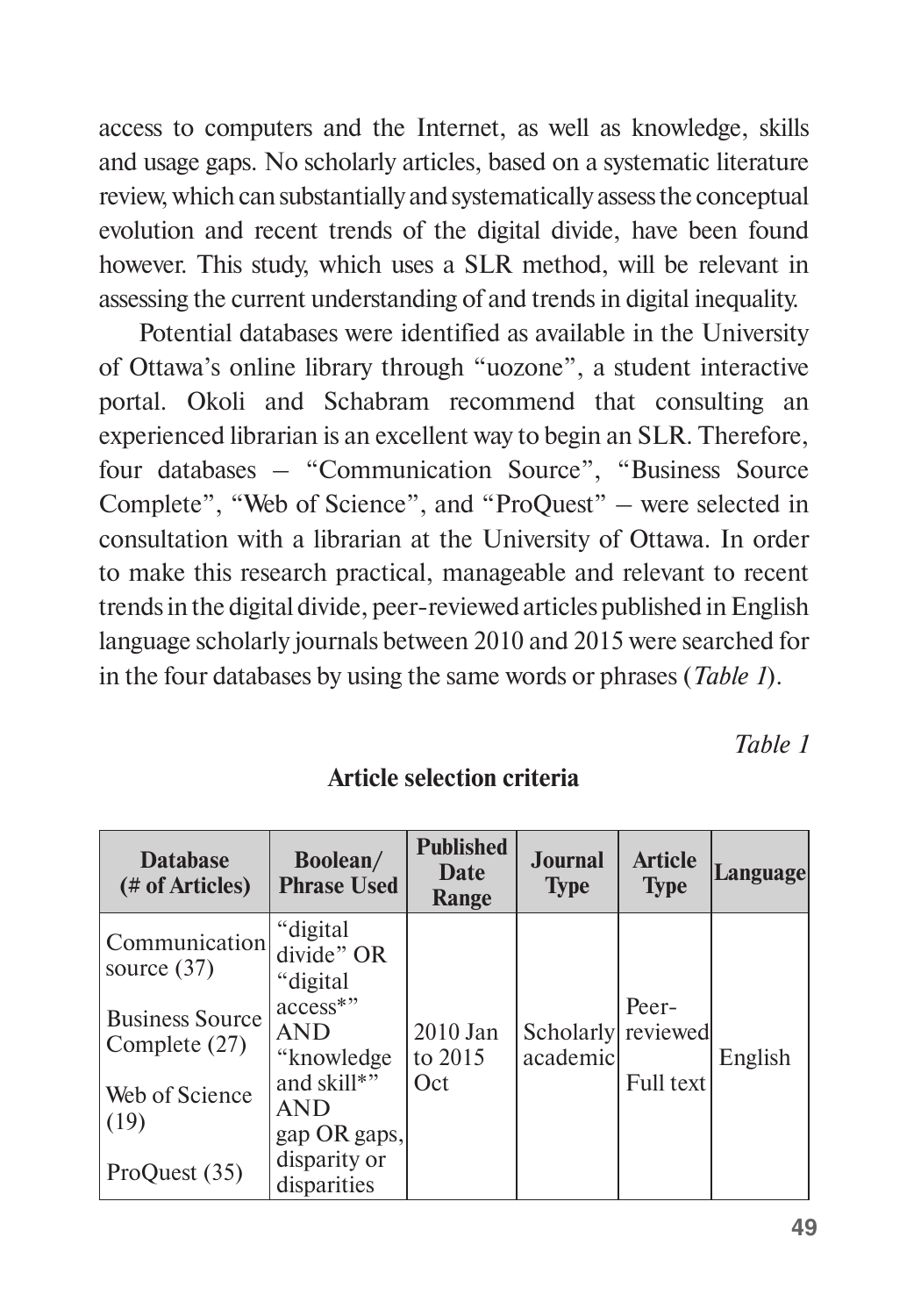Based on these search criteria, 118 articles were retrieved, and 19 of them were deleted because of repetition. Of the 99 articles, the abstracts and keywords in each article were carefully reviewed and rated on a Likert scale, in which 1 refers to the least relevant and 5 refers to the most relevant to the research topic. A total of 28 articles, which were rated either 4 or 5 were selected for the quality appraisal, the fifth stage of a systematic literature review (Okoli, Schabram, 2010). In this stage, the main parts of the articles (such as introduction, research questions and discussion section) were read to make sure that the articles were relevant to the research topic. Finally, 21 articles were selected for the systematic literature review (*Figure 1*).

*Figure 1*



**SLR flow diagram**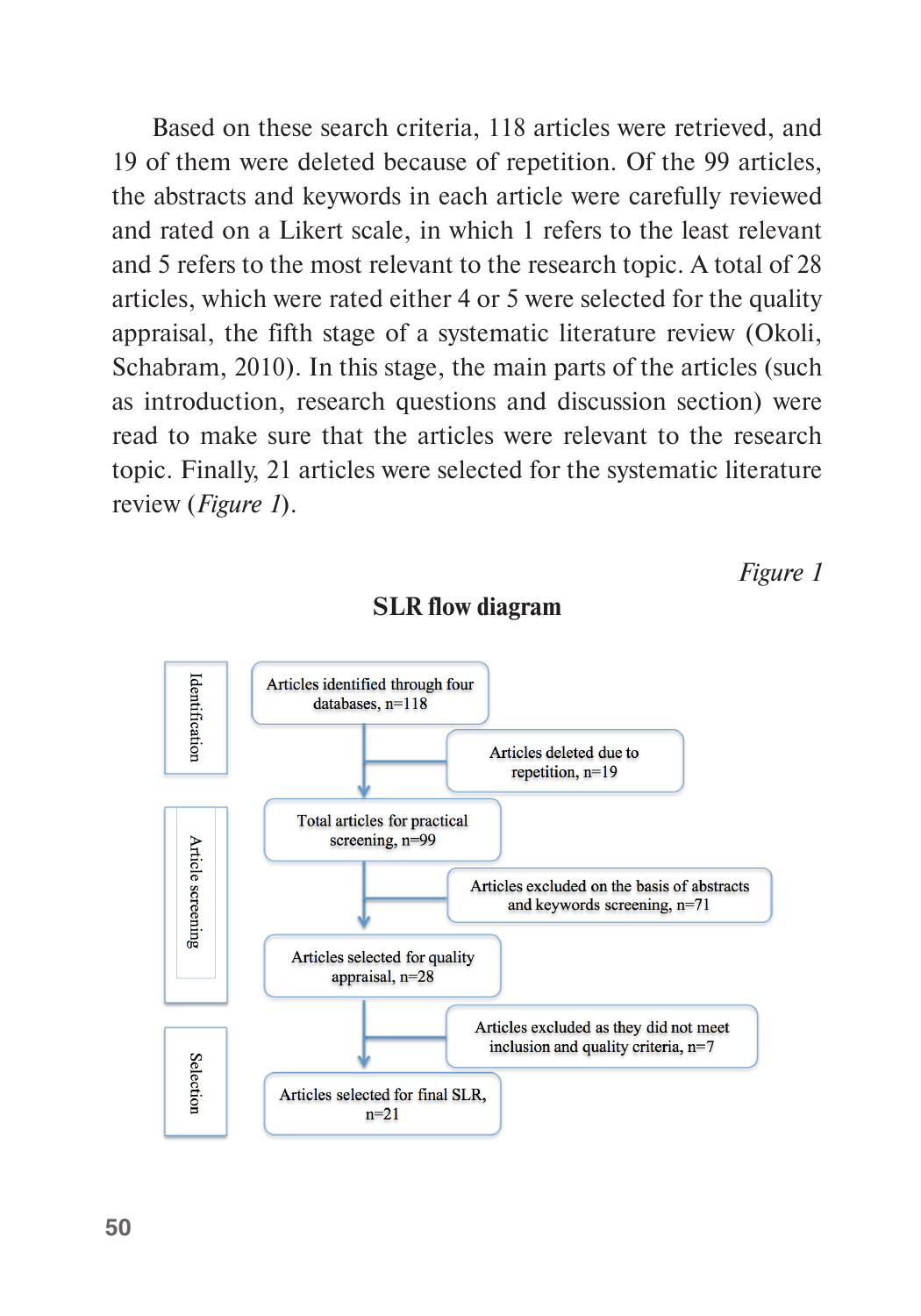# **Findings**

Even though studies on the digital divide conducted during the first decade of the 21st century already identified digital inequalities with regard to skills and usage (see, Dewan, Riggins, 2005: 298– 337; Dimaggio et al., 2004: 355–400; Hargittai, 2002; Pare, 2005: 85–97; Yu, 2006: 229–252), the authors of the selected 21 articles reiterate the existence of these gaps and try to interconnect them with socio-economic disparities. For instance, Correa stresses that the digital divide has moved beyond the adoption and access concept to "a multifaceted concept that involves cognitive access and width and depth in adoption and use of technologies such as the Internet" (Correa, 2010: 72-73). Wei and Hindman mention that the traditional understanding of the digital divide consisting of "inequalities between technological haves and have-nots" is gradually shifting to actual use (Wei, Hindman, 2011: 217). Hanafizadeh et al. interpret the digital divide as referring to "social stratification due to unequal ability to access, adapt and create knowledge through ICT", in which stratification is not a binary division but "a continuum based on different degrees of access to information technology" (Hanafizadeh, 2013: 34). This reiteration of an already explored understanding may not sufficiently contribute to the evolution of the digital divide's conceptual growth.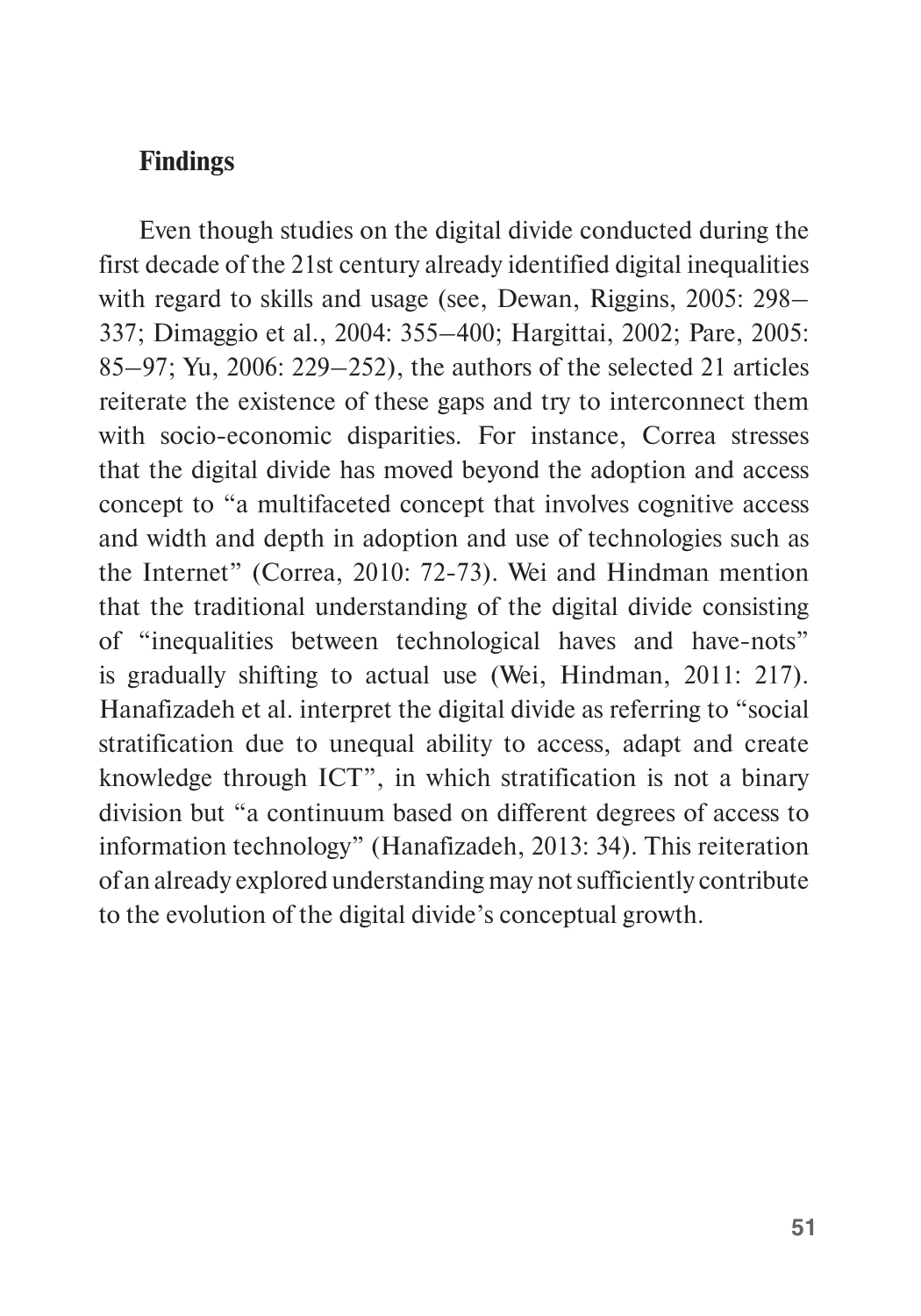Table 2 **52***Table 2*

Article selected for the systematic literature review **Article selected for the systematic literature review**

| <b>Author</b>           | Coverage  | <b>Article Title</b>                                                    | <b>Subjects</b><br>Study     | Research<br>Method        | Key Arguments/Findings                                                                                                                                                                                                                                                                                                                              |
|-------------------------|-----------|-------------------------------------------------------------------------|------------------------------|---------------------------|-----------------------------------------------------------------------------------------------------------------------------------------------------------------------------------------------------------------------------------------------------------------------------------------------------------------------------------------------------|
| Abad, (2014)            | Global    | older people facing<br>Media literacy for<br>the digital divide         | Elderly people Meta-analysis |                           | Internet use, where concepts<br>and become involved in the<br>analysis and determination<br>of the uses and intensity of<br>access, but must go further<br>inclusion acquire a greater<br>to the analysis of Internet<br>divide cannot be limited<br>The study of the digital<br>digital skills and digital<br>such as digital literacy,<br>impact. |
| Imran, (2015)<br>Alam & | Australia | inclusion among<br>refugee migrants<br>divide and social<br>The digital | Refugees                     | Focus Group<br>Discussion | and third levels of the digital<br>The first level of the digital<br>reasons for not using ICT<br>recent years. The second<br>age, income, gender and<br>were cost, language and<br>employment. The main<br>divide are found across<br>divide has narrowed in<br>skills.                                                                            |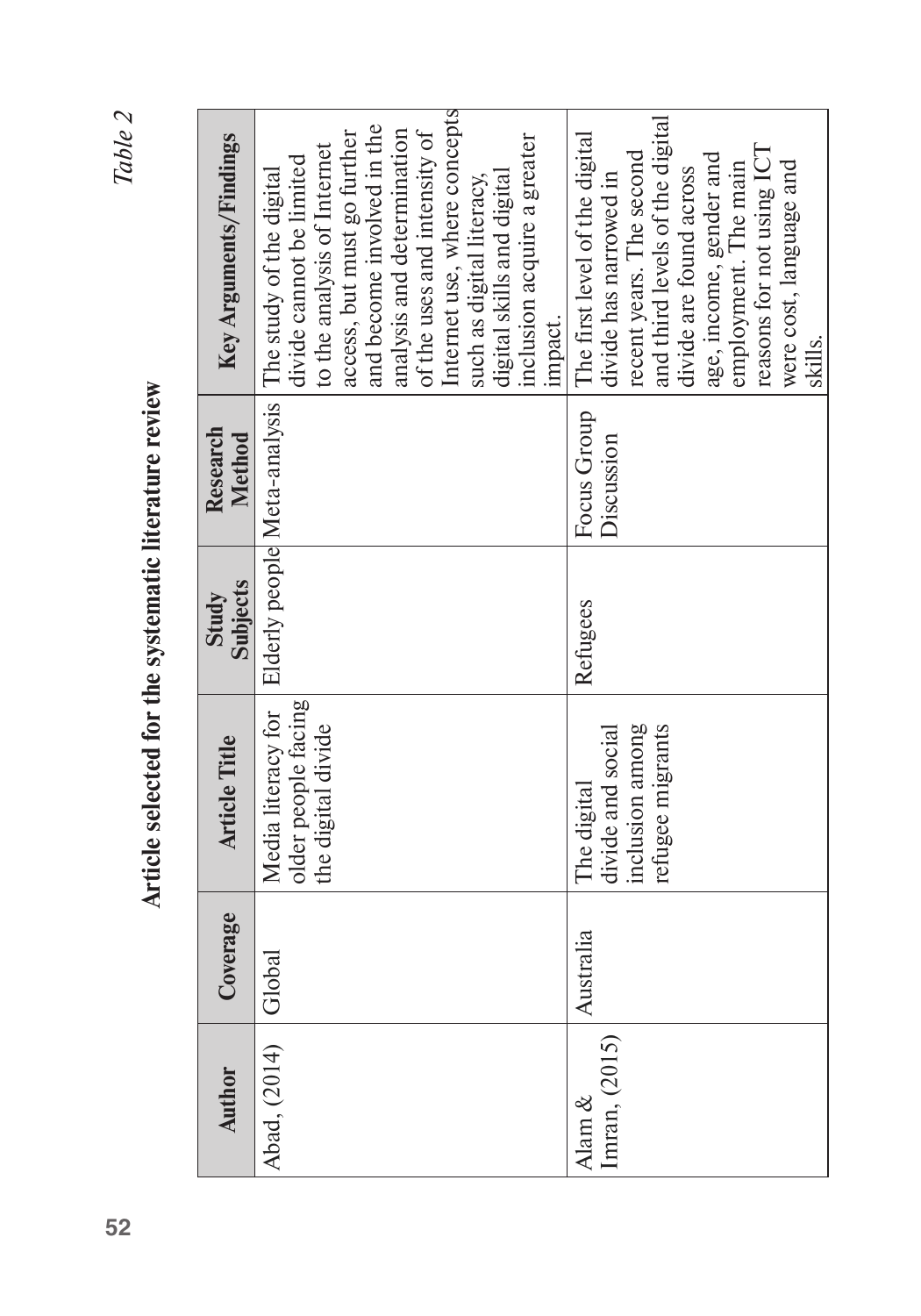| $ Chen, (2013)$ US |    | The implications                             | Households   | Survey      | Even though the digital                                  |
|--------------------|----|----------------------------------------------|--------------|-------------|----------------------------------------------------------|
|                    |    | of social capital for<br>the digital divides |              |             | in many aspects around the<br>access divide has narrowed |
|                    |    | in America                                   |              |             | world, digital divides do not                            |
|                    |    |                                              |              |             | just disappear because socio-                            |
|                    |    |                                              |              |             | economic status affects web                              |
|                    |    |                                              |              |             | skills and Internet activities.                          |
| Correa, (2010) US  |    | The participation                            | Online       | Survey      | This study explores                                      |
|                    |    | divide among                                 | participants |             | the role of the Internet                                 |
|                    |    | "online experts"                             |              |             | experience, online skills,                               |
|                    |    |                                              |              |             | and psychological factors                                |
|                    |    |                                              |              |             | in the participation divide                              |
|                    |    |                                              |              |             | with respect to the Web.                                 |
|                    |    |                                              |              |             | Psychological factors are the                            |
|                    |    |                                              |              |             | most important predictors of                             |
|                    |    |                                              |              |             | content creation.                                        |
| Dixon, et al.      | SO | Digital divide                               | Low-income   | Participant | The digital divide has                                   |
| (2014)             |    | between males and   households               |              | observation | emerged along the lines of                               |
|                    |    | females in Internet   & University           |              |             | and interviews previously existing social                |
|                    |    | public access sites                          | students     |             | divides. New technologies                                |
|                    |    |                                              |              |             | have benefited those who                                 |
|                    |    |                                              |              |             | already had access to other                              |
|                    |    |                                              |              |             | resources at greater rates                               |
|                    |    |                                              |              |             | than people who had fewer                                |
|                    |    |                                              |              |             | resources.                                               |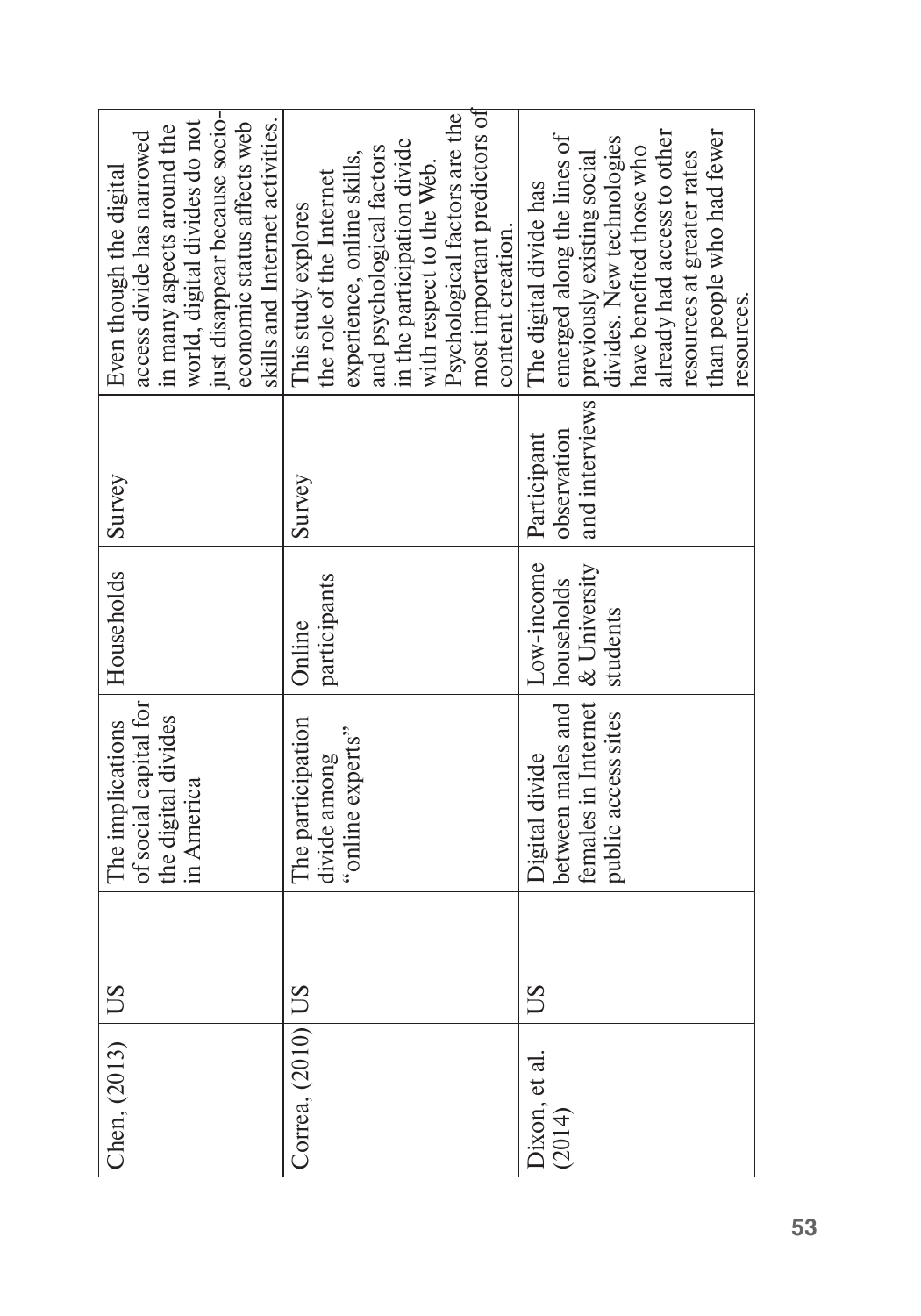| <b>Author</b>                                       | Coverage | <b>Article Title</b>                                                                                        | <b>Subjects</b><br>Study | Research<br><b>Method</b>                                           | Key Arguments/Findings                                                                                                                                                                                                                                                        |
|-----------------------------------------------------|----------|-------------------------------------------------------------------------------------------------------------|--------------------------|---------------------------------------------------------------------|-------------------------------------------------------------------------------------------------------------------------------------------------------------------------------------------------------------------------------------------------------------------------------|
| Mabry $(2015)$<br>Cicchirillo &<br>Eastin,          | SU       | explain knowledge<br>conversation to<br>Digital divide<br>gap                                               | Ethnic groups Survey     |                                                                     | may provide a more accurate<br>complex media landscape<br>a holistic approach to the<br>Although research on the<br>divide continues to be an<br>important component of<br>knowledge gap research,<br>perspective on how gaps<br>Internet and the digital<br>develop.         |
| Haight, Quan-  Canada<br>Corbett (2014)<br>Haase, & |          | to internet, level of<br>online activity and<br>factors on access<br>demographic<br>SNS usage.<br>Impact of | individuals<br>Random    | Internet Use<br>Survey 2010<br>Analysis of<br>Survey on<br>Canadian | Internet adoption patterns.<br>demographic factors affect<br>The digital divide not only<br>The first and second levels<br>the third level: SNS usage.<br>persists, but has expanded<br>online activity. Social and<br>are: internet access, and<br>the digital inequality in |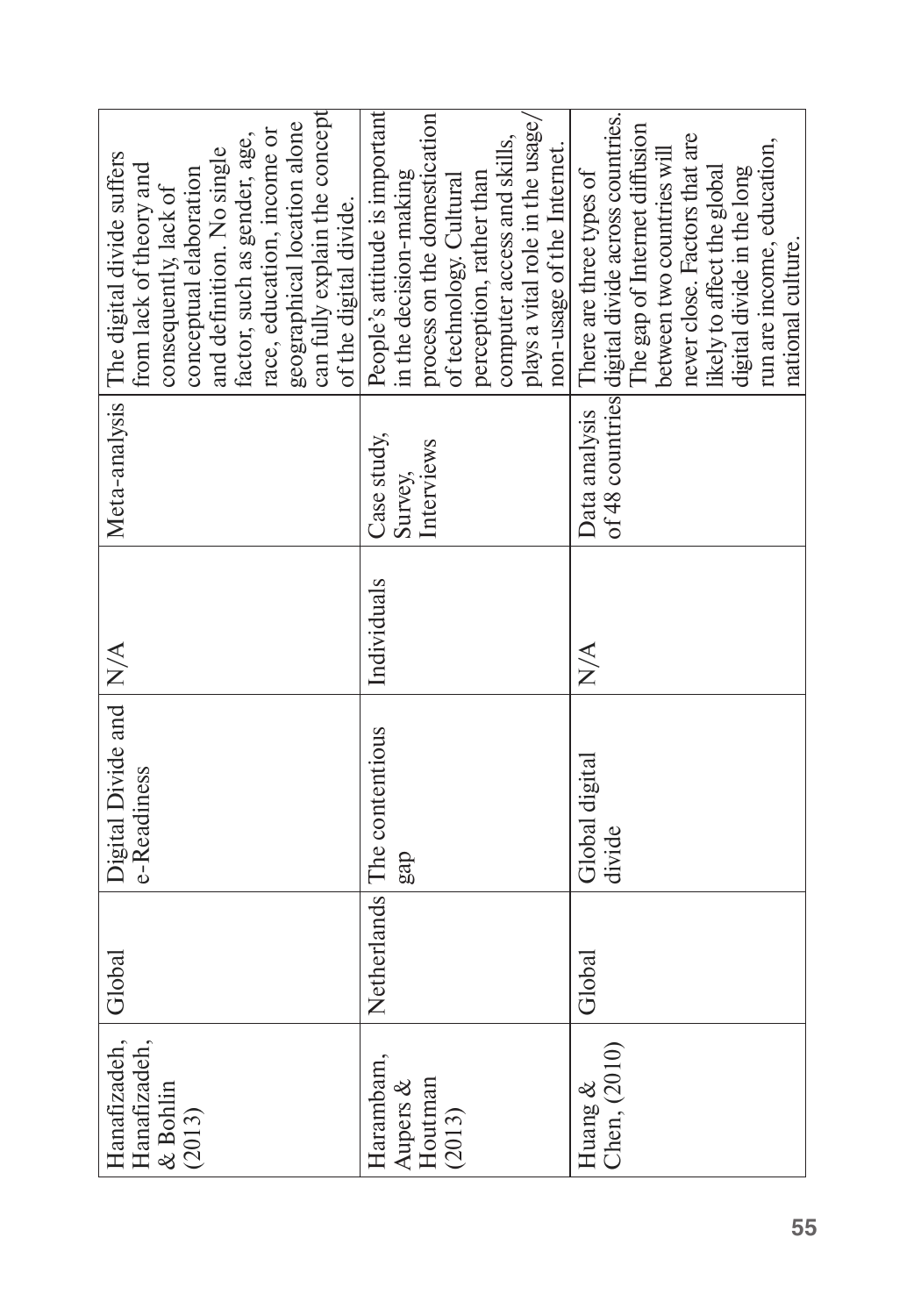| Key Arguments/Findings   | Argumentative The digital divide is unlikely<br>future for two reasons: due<br>nature of the Internet, and<br>to continuously upgrading<br>to diminish completely in<br>the near or more distant<br>socio-economic/socio-<br>cultural phenomena. | experienced by older people<br>digital engagement of old<br>or motivation. Low-level<br>people can be the fourth<br>of lack of access, lack of<br>cannot be explained by<br>skills or lack of interest<br>a simple interpretation<br>Elderly people Meta-analysis The digital divide<br>digital divide. | A second-level digital divide<br>access gap is diminishing,<br>increases. Even though<br>of NISA Index emerges as penetration<br>gaps in skills and uses<br>remain persistent. |
|--------------------------|--------------------------------------------------------------------------------------------------------------------------------------------------------------------------------------------------------------------------------------------------|---------------------------------------------------------------------------------------------------------------------------------------------------------------------------------------------------------------------------------------------------------------------------------------------------------|--------------------------------------------------------------------------------------------------------------------------------------------------------------------------------|
| Research<br>Method       | essay                                                                                                                                                                                                                                            | on case study<br>researches                                                                                                                                                                                                                                                                             | Data analysis<br>2003-2012                                                                                                                                                     |
| <b>Subjects</b><br>Study | $\frac{1}{N}$                                                                                                                                                                                                                                    |                                                                                                                                                                                                                                                                                                         | Households                                                                                                                                                                     |
| <b>Article Title</b>     | The digital divide<br>versus the digital<br>delay                                                                                                                                                                                                | digital engagement<br>Older people and                                                                                                                                                                                                                                                                  | digital divide index<br>South Korea's<br>South Korea Lessons from<br>(DDI)                                                                                                     |
| Coverage                 |                                                                                                                                                                                                                                                  | B                                                                                                                                                                                                                                                                                                       |                                                                                                                                                                                |
| <b>Author</b>            | Nguyen $(2012)$ N/A                                                                                                                                                                                                                              | Damodaran<br>Olphert $\&$<br>(2013)                                                                                                                                                                                                                                                                     | Kim (2014)<br>Park & Jae                                                                                                                                                       |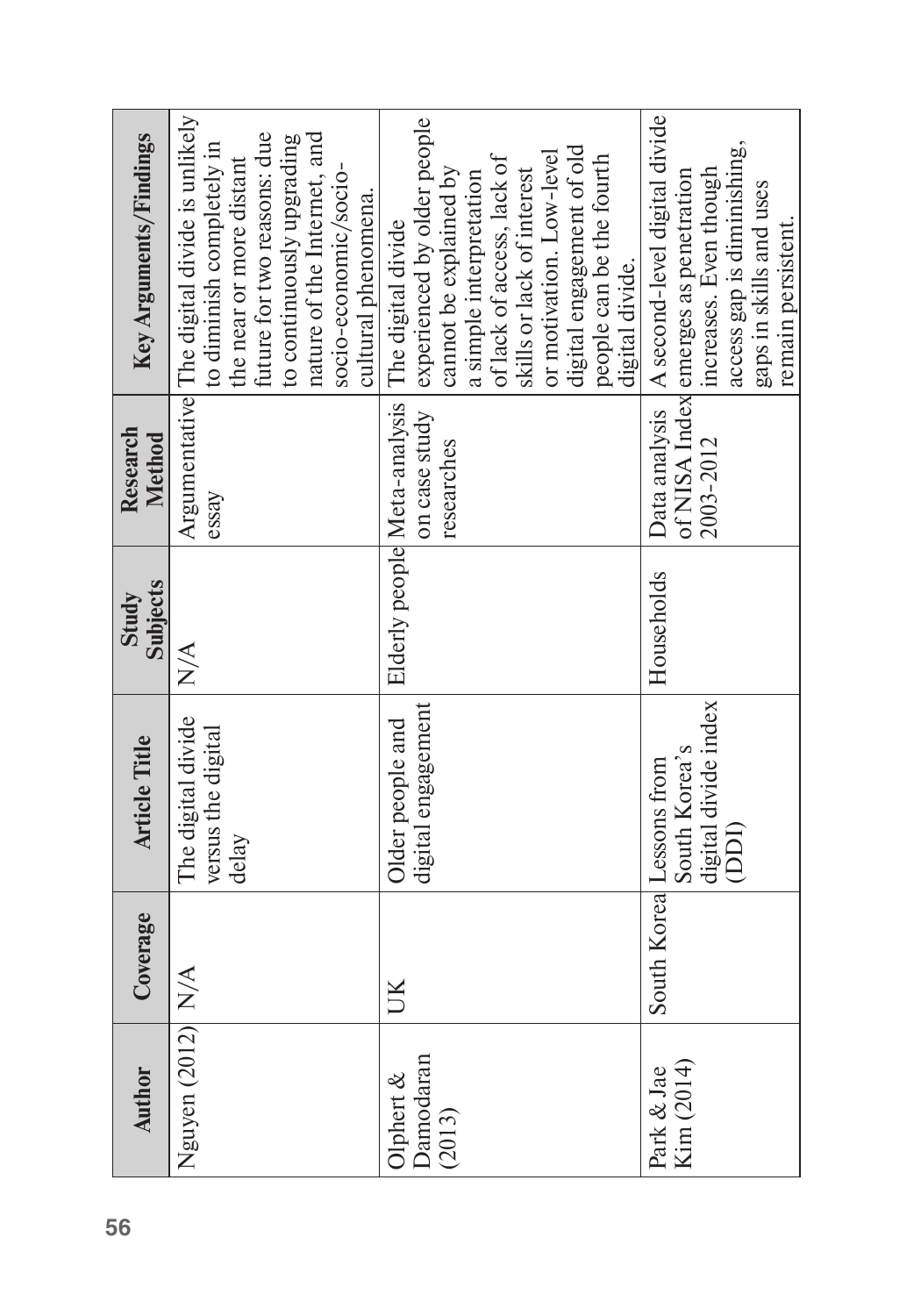| Sparks (2013) N/A                   | What is the "digital N/A<br>divide" and why is<br>it important?                           |              |        | TCs, and (c) socio-cultural<br>competencies to utilize the<br>divide: (a) physical access,<br>traditions of research into<br>the subject of the digital<br>Meta-analysis There are three major<br>(b) skills and cultural<br>role in ICT usage.        |
|-------------------------------------|-------------------------------------------------------------------------------------------|--------------|--------|--------------------------------------------------------------------------------------------------------------------------------------------------------------------------------------------------------------------------------------------------------|
| Van Deursen<br>& van Dijk<br>(2014) | shifts to differences participants<br>Netherlands The digital divide   Online<br>in usage |              | Survey | remain in skills and usage of<br>usage gap, which is different<br>diminish, differences may<br>the Internet. The Internet<br>from the knowledge gap,<br>is increasingly reflected<br>Even if the access gaps<br>in people's cultural<br>relationships. |
| Van Deursen<br>& Van Dijk<br>(2015) | Netherlands Internet skill levels   Online<br>increase, but gap<br>widens                 | participants |        | of internet skills change over<br>focuses on gaps in skills and<br>time. Education influences<br>digital engagement. Levels<br>Internet skills positively.<br>Online survey The second-level divide                                                    |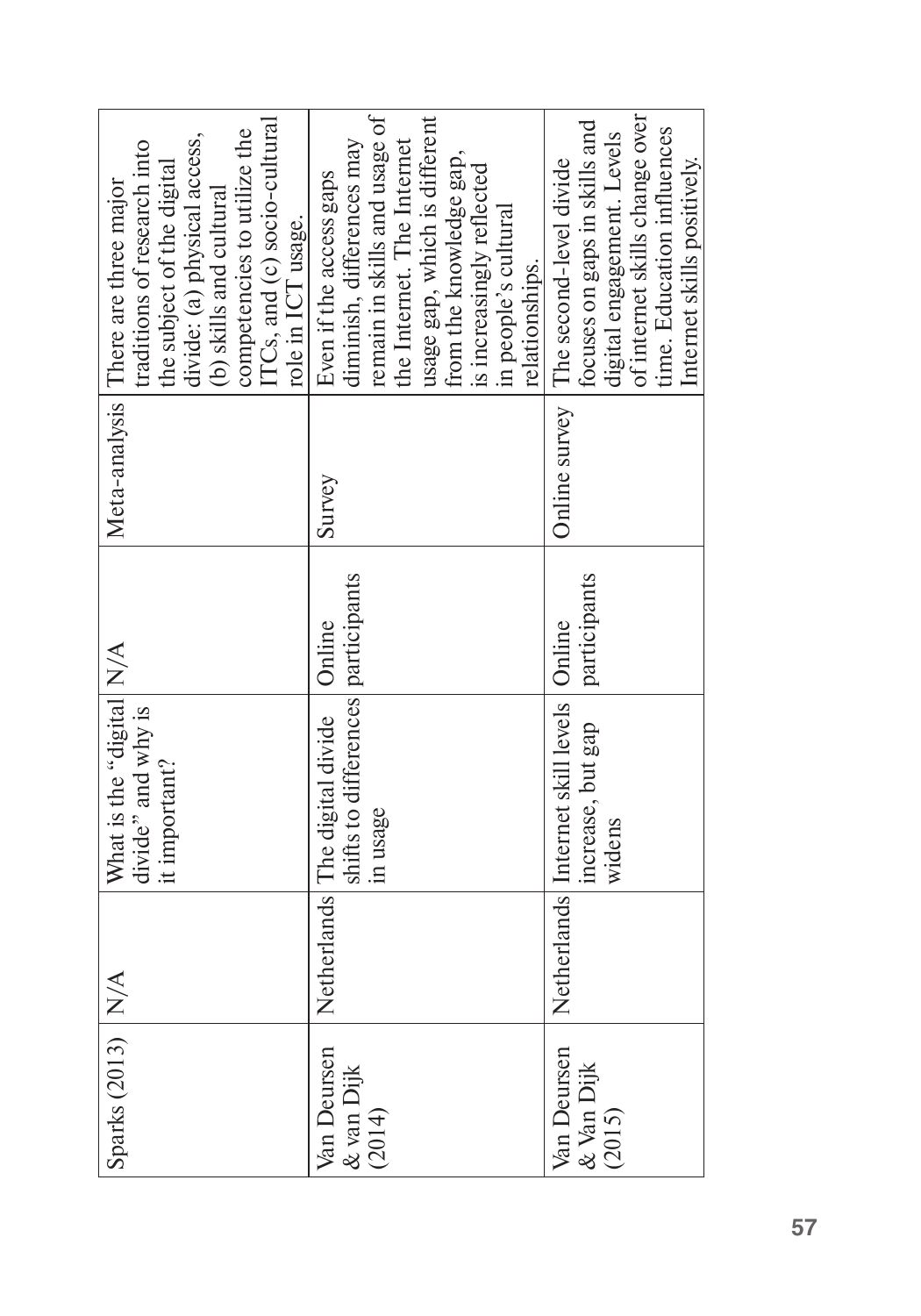| <b>Author</b>                      | Coverage          | <b>Article Title</b>                                                                 | <b>Subjects</b><br>Study        | Research<br>Method          | Key Arguments/Findings                                                                                                                                                                                                                                       |
|------------------------------------|-------------------|--------------------------------------------------------------------------------------|---------------------------------|-----------------------------|--------------------------------------------------------------------------------------------------------------------------------------------------------------------------------------------------------------------------------------------------------------|
| van Dijk<br>(2012)                 |                   | Netherlands Evolution of digital N/A<br>divide                                       |                                 | Literature<br>review        | usage. Four types of access<br>proposed to bridge digital<br>from unequal motivation<br>and six types of skills are<br>digital divide has shifted<br>inequalities in skills and<br>and physical access to<br>The discourse of the<br>gaps.                   |
| Hindman<br>(2011)<br>Wei &         | SO                | Comparing the<br>media and old<br>effects of new<br>media use                        | Random<br>adults                | Data analysis<br>and Survey | associated with a knowledge<br>in research. The differential<br>received adequate attention<br>Social consequences of the<br>greater divides than usual.<br>digital divide have not yet<br>gap, which can create<br>use of the Internet is                   |
| Chan, & Tan<br>Wei, Teo,<br>(2011) | Singapore<br>US & | and testing a social<br>cognitive model of<br>the digital divide.<br>Conceptualizing | Secondary<br>students<br>school | Survey                      | can influence digital capability<br>divide, which in turn impacts<br>divide. Digital access divide<br>There are three levels of the<br>digital divide: digital access<br>divide, and digital outcome<br>divide, digital capability<br>digital outcome divide |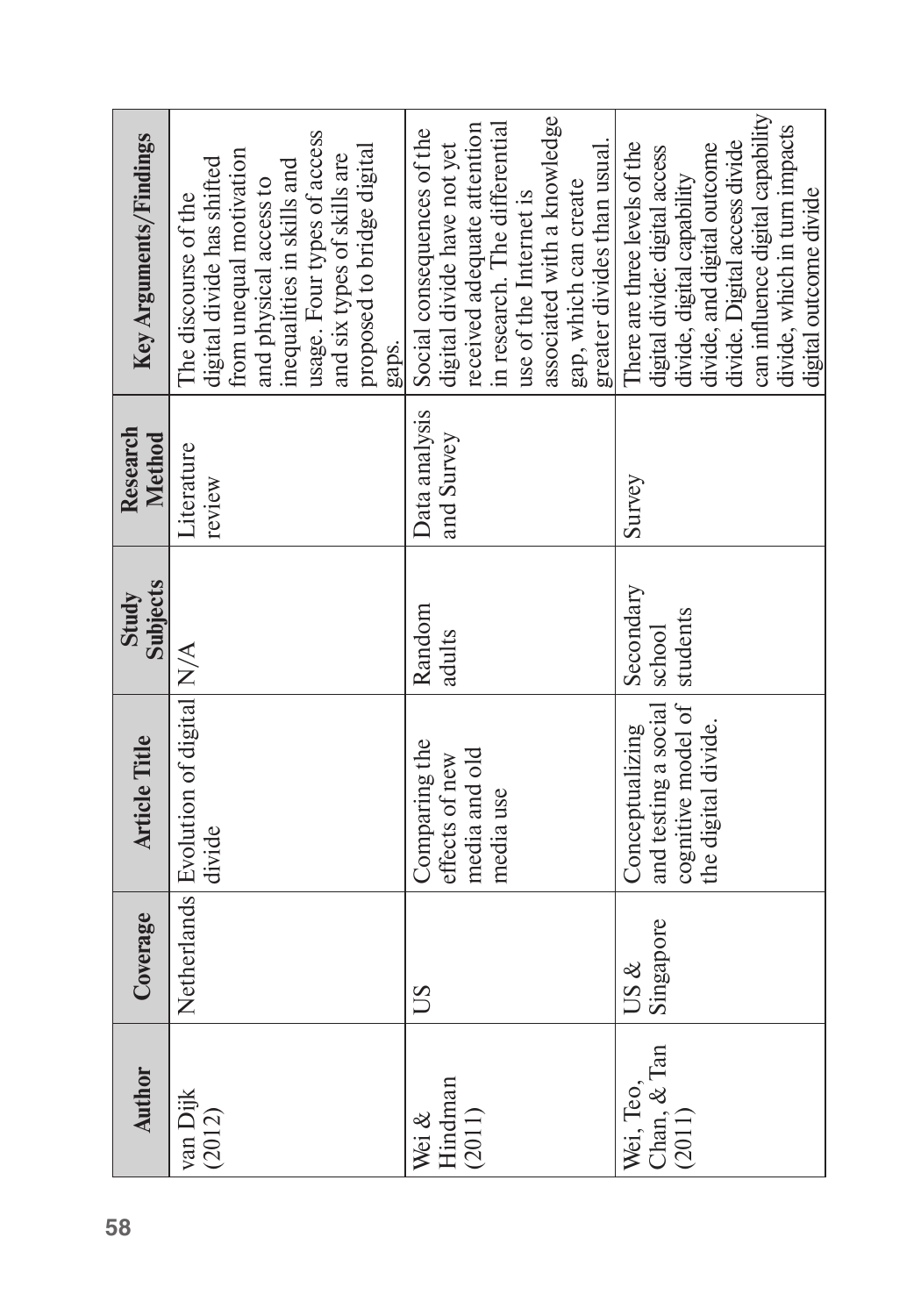| Even though mobile phone<br>underprivileged users from<br>utilizing computer-based<br>communication features.<br>phones have prevented<br>devices are considered<br>divide, cheap mobile<br>alleviating the digital<br>to play a key role in | are interrelated because they<br>ICT projects may not lead to<br>e-government development<br>share the same dimensions<br>ncreasing the use of ICTs.<br>increasing investment in<br>and factors. Simply<br>Meta-analysis Digital divide and |
|----------------------------------------------------------------------------------------------------------------------------------------------------------------------------------------------------------------------------------------------|---------------------------------------------------------------------------------------------------------------------------------------------------------------------------------------------------------------------------------------------|
|                                                                                                                                                                                                                                              |                                                                                                                                                                                                                                             |
| youths                                                                                                                                                                                                                                       | $\frac{\mathbf{A}}{\mathbf{A}}$                                                                                                                                                                                                             |
| Use of the mobile   Mobile using   Survey<br>youth in Sri Lanka<br>underprivileged<br>telephone by                                                                                                                                           | global digital divide<br>and e-government.<br>approach to study<br>multidimensional<br>and integrative                                                                                                                                      |
| Sri Lanka                                                                                                                                                                                                                                    | Global                                                                                                                                                                                                                                      |
| Wijetunga<br>(2014)                                                                                                                                                                                                                          | $&$ Deng (2014)<br>Zhao, Collier                                                                                                                                                                                                            |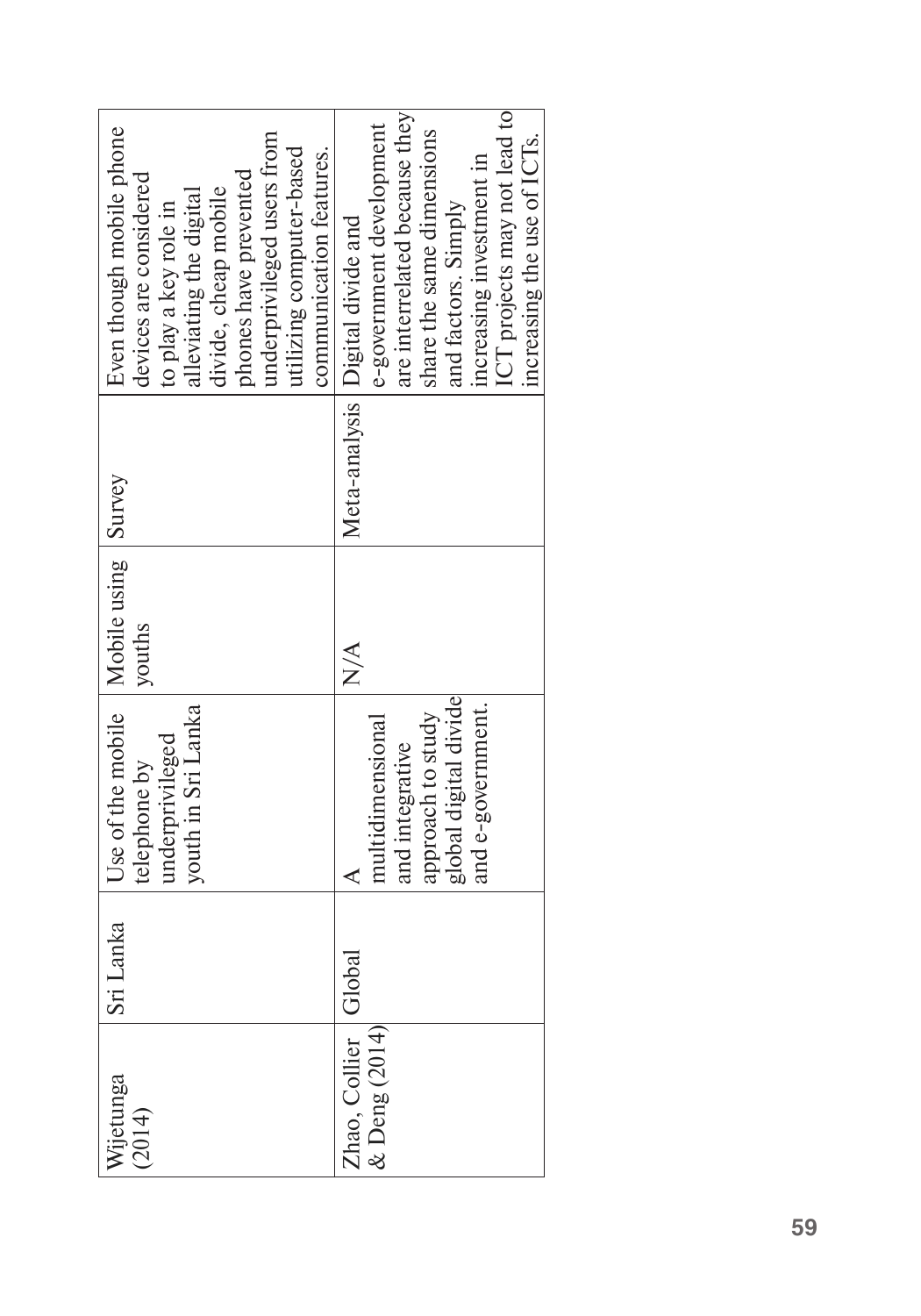Similarly, thirteen of the 21 articles do not define the concept of the digital divide. They simply borrow definitions from previous studies undertaken between 2001 and 2010, and examine certain features of the digital divide empirically within different demographic segments. For instance, the Organization for Economic Co-operation and Development (OECD) defines the digital divide as "the gap between individuals, households, businesses, and geographic areas at different socioeconomic levels with regard to both their opportunities to access information and communication technologies and their use of the Internet for a wide variety of activities" (OECD, 2001: 5). Several articles selected for this study (such as Abad, 2014: 173–180; Sparks, 2013: 27–46; Wei et al., 2011: 216–235) have used the aforementioned definition, which broadly links the issue of the digital gap with the information gap, the opportunity gap and socio-economic disparities. Moreover, Park and Jae Kim (Park, Jae Kim, 2014: 72) used Warschauer's (Warschauer, 2003: 297–304) definition, which interprets the digital divide as a social stratification, not as a binary division. It is, rather, a continuum based on different degrees of access to information technology. Similarly, Eastin et al. borrowed Mossberger, Tolbert and Stansbury's (Mossberger, Tolbert, Stansbury, 2003) definition, which describes the digital divide as "an access divide, a skills divide, an economic opportunity divide, and a democratic divide" (Eastin et al., 2015: 2).

In contrast, some of the scholars try to interpret the digital divide in their own way. For instance, Wei and Hindman believe that "disparities in actual use patterns of the Internet are more pronounced between social strata than gaps in technological access" (Wei, Hindman, 2011: 229). According to Nguyen, the "digital divide is a social rather than technologically driven phenomenon, caused by variation in many factors beyond access and skills" (Nguyen, 2012: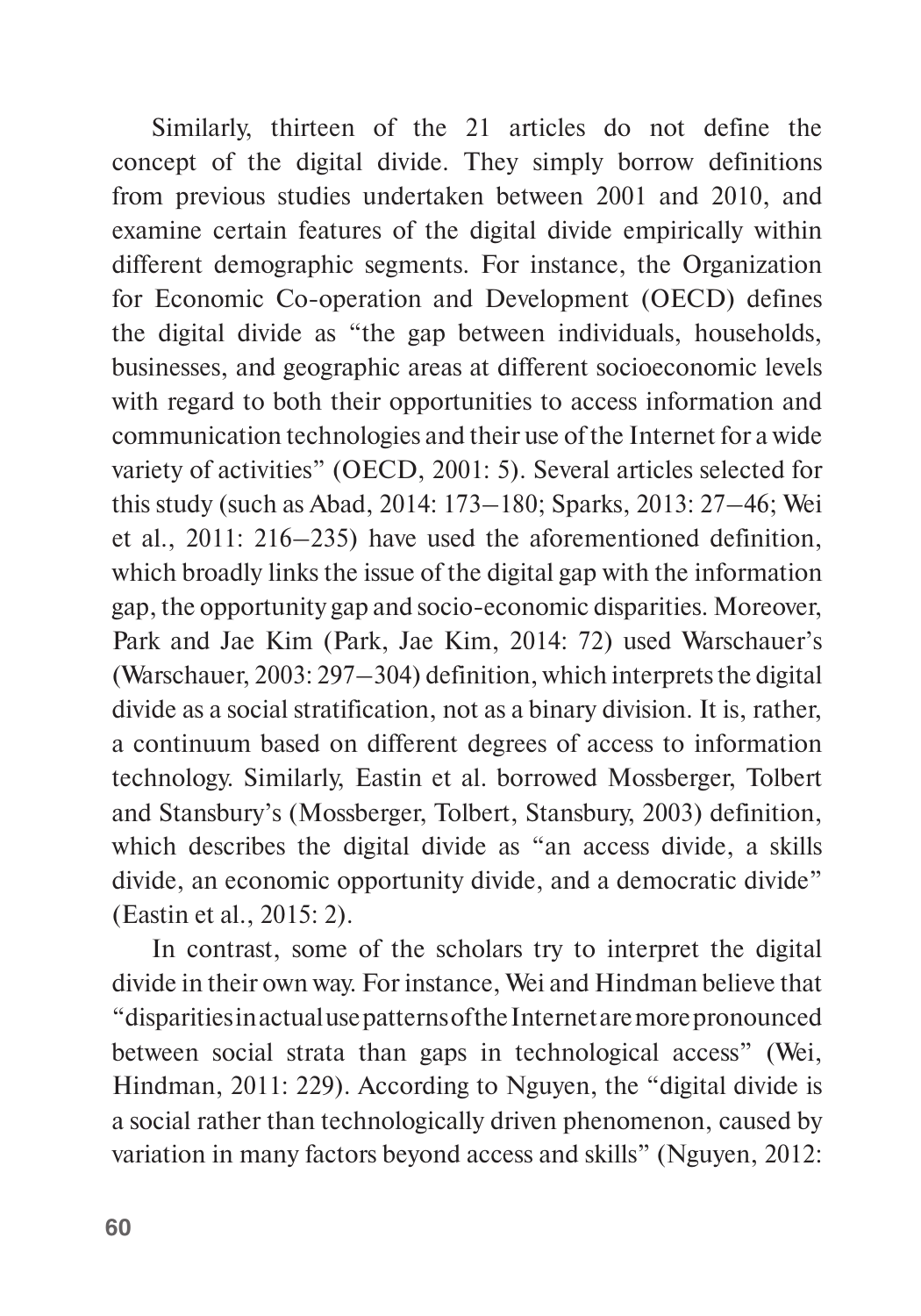251). For Harambam et al., the digital divide between the haves and the have-nots is just "another manifestation of socio-economic inequality – a reproduction or transformation of already existing disparities, favoring the rich and aggrieving the poor" (Harambam et al., 2013: 1094). Similarly, Chen believes that "digital divides are multidimensional and multilayered – whether and the extent to which individuals have Internet access, how they use it, what they use it for, and the returns they gain from use" (Chen, 2013: 13-14). These definitions, however, are not significantly different from the "borrowed definitions" from the first decade.

Some authors of the selected articles either add elements to or elaborate upon the concept, propose new models to interpret or define the existing definitions of the digital divide, or identify factors that influence the digital divide. For instance, Huang and Chen (Huang, Chen, 2010: 248–264) point out economic, educational and cultural factors as the major causes of digital divides on a global scale. Extending Dewan and Riggins' (Dewan, Riggins, 2005: 298– 337) conceptual framework, Wei et al. (Wei et al., 2011: 170–187) add a third level of digital divide – digital outcome divide – which arises due to the second level digital divide and socio-economic factors.

Van Dijk (Van Dijl, 2012: 57–75) introduces "motivation" as the primary factor that may significantly influence digital divides related to access, skills and usage. He identifies six types of skills used to handle computers and the Internet, and explains usage gaps based on the frequency and diversity of users' activities. Van Dijk argues, "many of those who remain on the 'wrong' side of the digital divide have motivational problems" (Van Dijl, 2012: 62). Extending Van Dijk's model of the digital divide, Hanafizadeh et al. propose "impact of usage" as the next stage of the digital divide because impact of usage, according to them, is the "ultimate goal of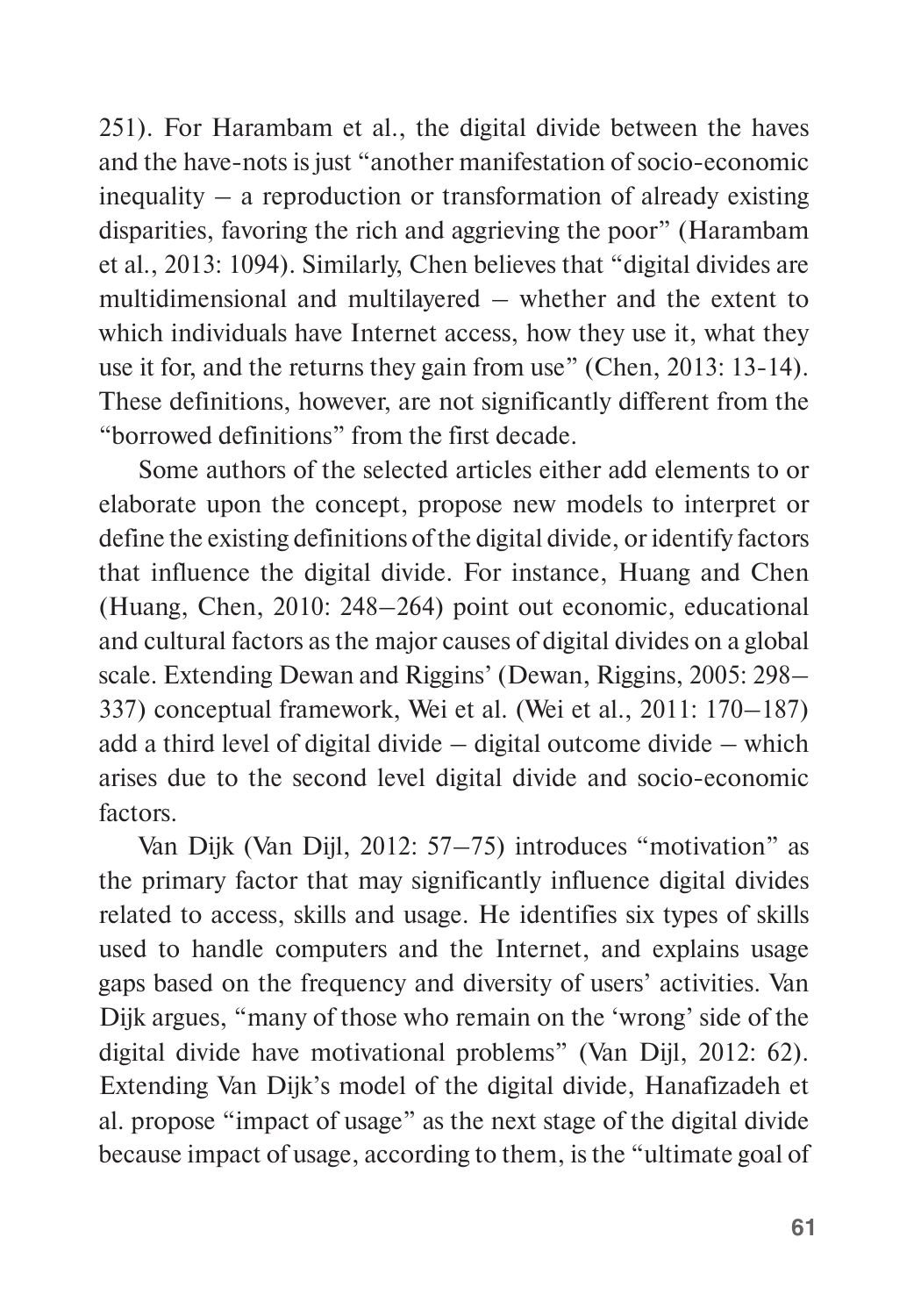the process of technological appropriation in the shape of particular applications" (Hanafizadeh et al., 2013: 37). Seventeen scholars of the select studies (such as Dixon et al., 2014: 991–1009; Van Deursen, Van Dijk, 2015: 782–797) argue that socio-economic complexities and cultural aspects behind the digital divide are more important and need closer attention than the focus on technological aspects.

Even though the categorization of various levels of the digital divide vary among scholars, they agree that access, skills and usage are closely interrelated when defining the concept of the digital divide. Nine of the select studies (such as Alam, Imran, 2015: 344–365; Haight et al., 2014: 503–519; Park, Jae Kim, 2014: 72) have indicated that the digital divide should be understood in three levels, namely access, skills and usage. Some scholars (such as Harambam, 2013: 1093–1114; Olphert, Damodaran, 2013: 564– 70; Wei, et al., 2011: 170–187; Wijetunga, 2014: 712–726) want to use "capabilities" instead of "skills" because, they argue, the term "capabilities" can incorporate users' skills and abilities together. Some other scholars (such as Abad, 2014: 173–180; Correa, 2010: 71–92; Wei, Hindman, 2011: 216–235) include skills and usage in the same level because, according to them, skills are tested when they are used, therefore, they are inseparable. Furthermore, scholars' categorizations of the third level of the digital divide vary significantly. For instance, Correa (Correa, 2010: 71–92) and Olphert and Damodaran (Olphert, Damodaran, 2013: 564–570) propose content creation as the third level of the digital divide, but Park and Jae Kim (Park, Jae Kim, 2014: 72) and Wei et al. (Wei et al., 2011: 170–187) propose "outcomes" and "utilization" respectively as the third level of digital divide. Similarly, Harambam et al. (Harambam et al., 2013: 1093–1114) recommend "cultural divide" and Haight et al. (Haight et al., 2014: 503–519) submit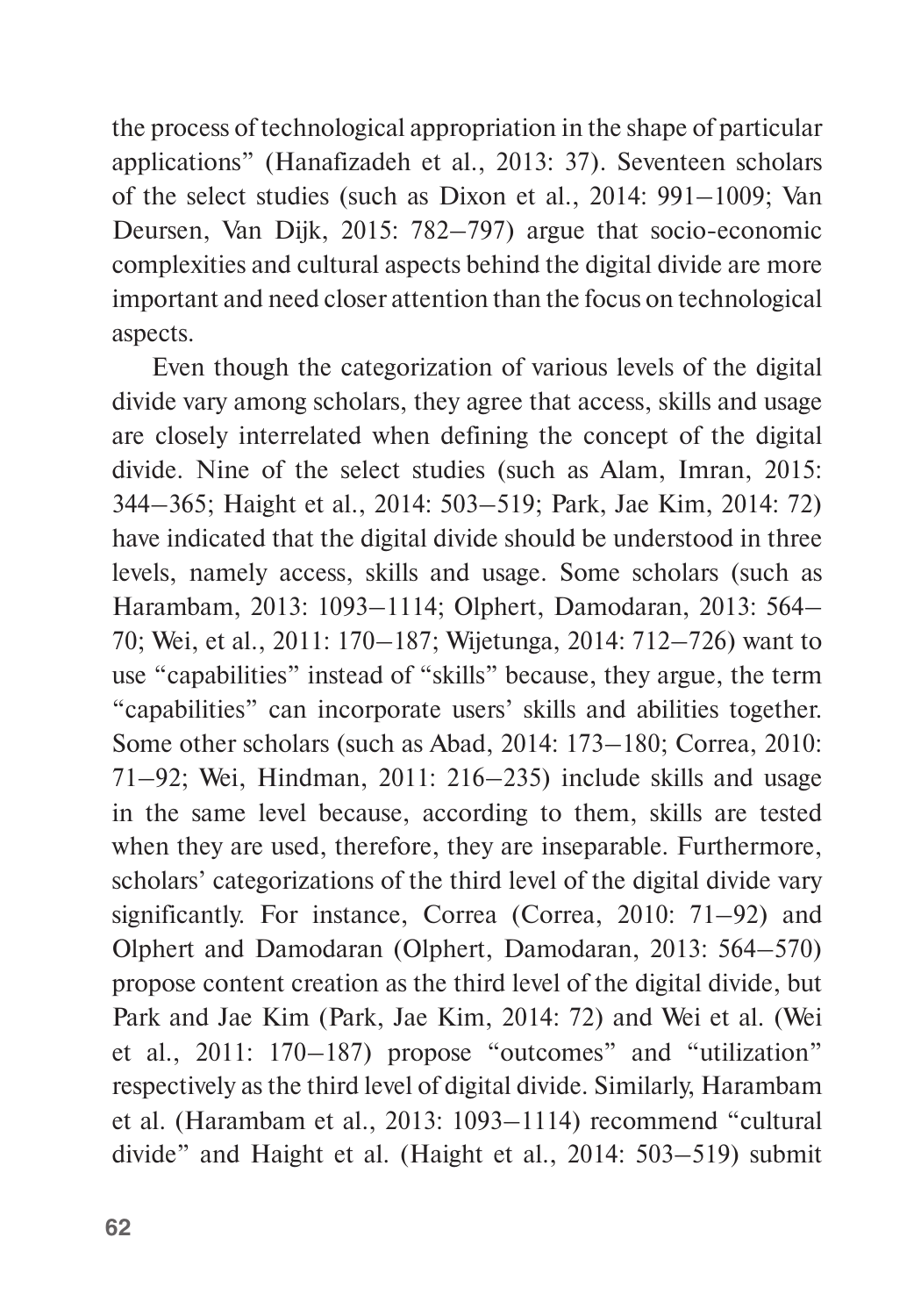"SNS (social network site) usage" as the third level. Moving ahead, Olphert and Damodaran (Olphert, Damodaran 2013: 564–70) suggest "digital engagement" as the fourth level of the digital divide. Even though there are strong correlations between the levels of digital divide, there is a lot of confusion and differences among scholars about the classification of various levels.

Nineteen of the select articles for this study (such as Alam, Imran, 2014: 344–365; Chen, 2013: 13–25; Dixon et al., 2015: 991–1009; Harambam et al., 2013: 1093–1114; Hight et al., 2014: 503–519; Park, Jae Kim, 2014; Van Deursen, Van Dijk, 2015: 782– 797) point out that access to ICT is just the starting phase of digital exclusion, which can be diminished sooner or later. Digital divides with respect to new skills, content creation, outcomes and impact, however, do not disappear because of the continuously upgrading nature of the Internet and long existing social divide (see Nguyen, 2012: 251–268; Van Deursen, Van Dijk, 2014: 507–526). Further, scholars interpret the digital divide as a social divide, finding its new connection to socio-cultural spheres, because they believe that social and cultural factors are pivotal in technology appropriation in many societies (Haight, 2014: 503–519; Hanafizadeh et al., 2013: 30–75; Harambam et al., 2013: 1093–1114; Sparks, 2013: 27–46; Van Deursen, Van Dijk, 2014: 507–526). Hanafizadeh et al. argue that the digital divide should be interpreted from a socio-cultural perspective, which emphasizes users' perceptions and psychology while adopting a new technology. In addition, Van Dijk (Van Dijk 2012: 57–75) focuses on users' feelings towards technology, such as technophobia and computer anxiety. For him, without addressing users' attitudes, moral reasoning and ethical aspects, the digital divide cannot be understood properly. Similarly, Harambam et al. argue that having access to ICTs or not having them is more a culturally informed decision – "a matter of cultural polarization" –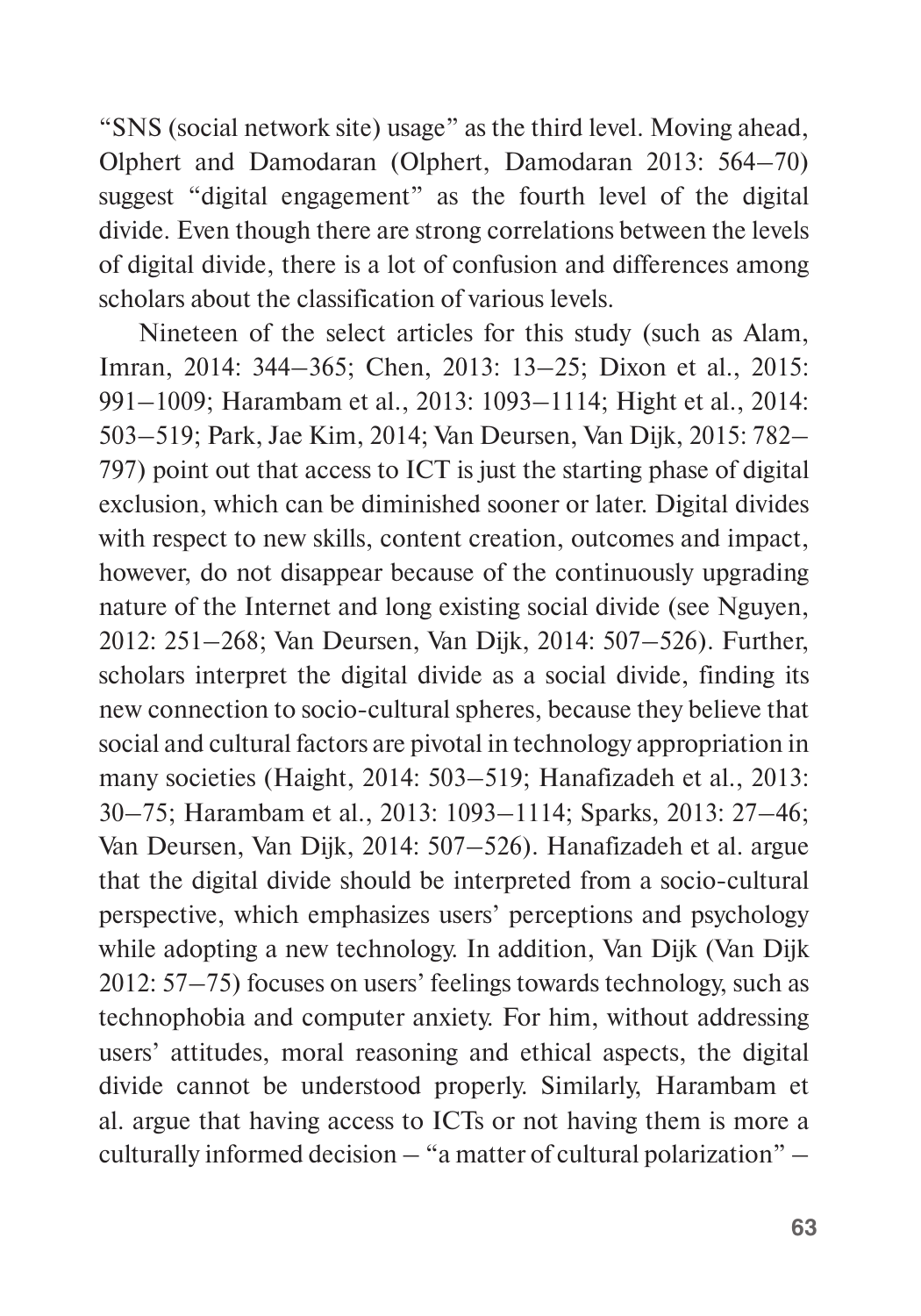than the result of socio-economic inequalities (Harambam et al., 2013: 1109). They suggest that research undertaken from a cultural perspective should be seriously considered because people's perception about the significance of technology to their livelihood is very important. Similarly, Van Deursen and Van Dijk (Van Deursen, Van Dijk, 2014: 507–526) observe that use of the Internet is increasingly reflecting users' socio-cultural relationships in the offline world and argue that a portion of inequality will continue for a long time because of users' socio-cultural preferences.

Based on the articles selected for the study, bridging the digital divide with respect to all sorts of disparities – access, skills, outcomes, motivation – is unlikely for two reasons: First, one hundred percent of people in the world will never have access to the Internet because there are not only have-nots, but also want-notes. Van Dijk (Van Dijk 2012: 57–75) points out that nearly 14% of U.S. households made an informed decision not to connect to the Internet either because they were not interested in it or because they did not need the service. Even if there is 100% access to computers and the Internet, access to computers and the Internet may not bridge digital disparities because ICTs need constant updates, which may create a constant gap between users in terms of skills, content creation and outcomes (Haight, 2014: 503–519; Sparks, 2013: 27-46; Van Dijk 2012: 57–75). The digital divide may also never be bridged due to socio-cultural factors, which are pivotal in technology adoption in many societies.

To sum up, although there is no widely accepted definition and classification of the digital divide, the articles reviewed for this study have contributed greatly to extending its understanding, focusing on long-existing socio-economic disparities rather than on technological gaps. Scholars of the select studies realize that the digital divide is a multidimensional phenomenon, and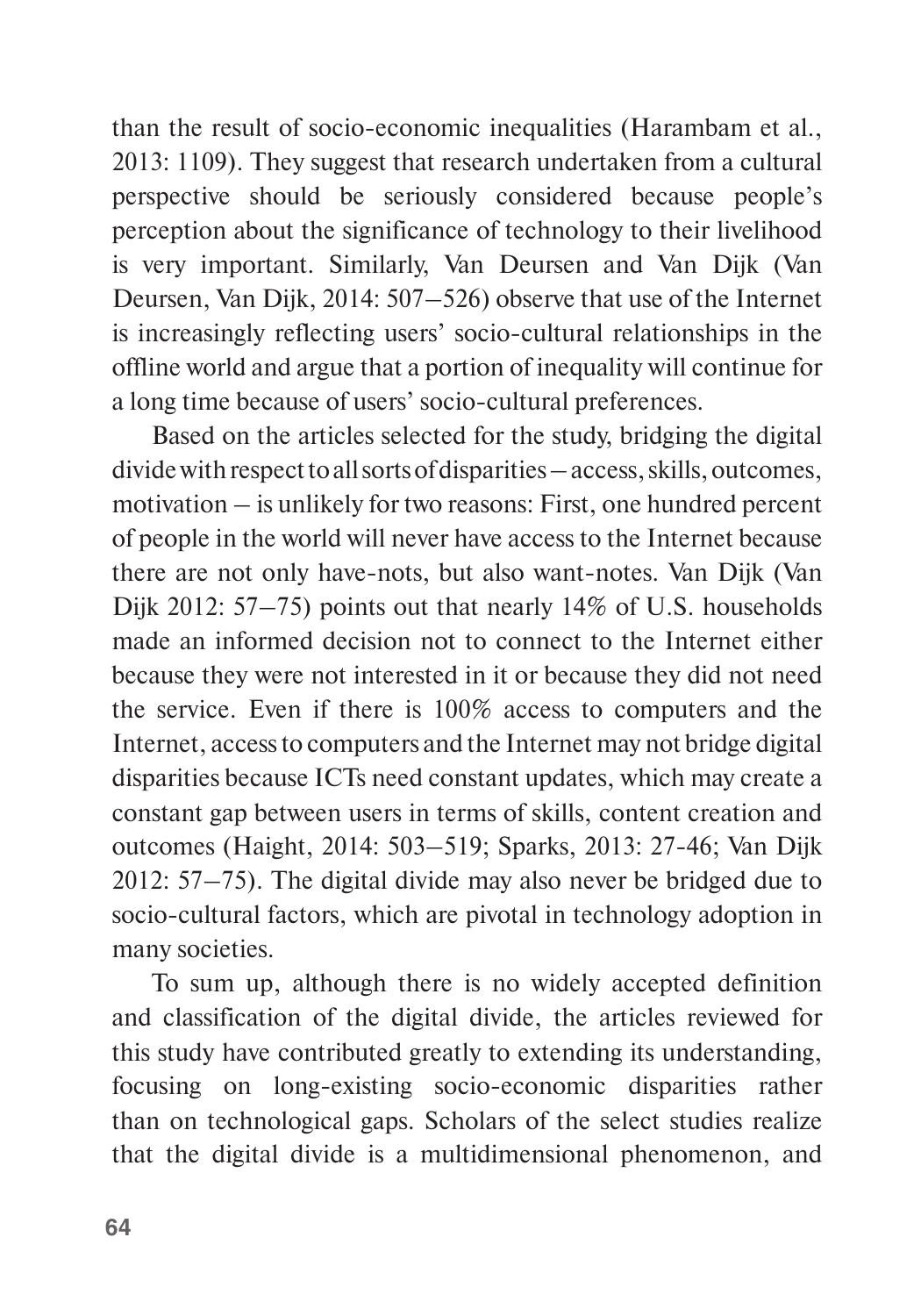identify various stages or levels of digital divide, such as unequal motivation, access, skills, usages, outcomes, and so on. Recent conceptualization of the digital divide, according to these journal articles, is moving away from the traditional understanding of technological and economic gaps.

# **Discussion and conclusion**

All countries across the globe – developed or developing – are working hard to bridge the digital divide reflected at various levels, ranging from access, skills, usage and outcomes/ impact. The articles selected for this study have interpreted the concept of the digital divide from both horizontal and vertical perspectives. The horizontal perspective interprets the meaning of the digital divide on individual, regional and global scales, and focuses on ICT infrastructure, as well as the availability and affordability of ICT devices (see Huang, Chen, 2010: 248–264; Haight et al, 2014: 503– 519; Wijetunga, 2014: 712–726). The vertical perspective looks at the qualitative growth of digital access, ICT handling skills, usage of digital devices and the outcome of users' digital activities with respect to facilitating their livelihood (Abad, 2014: 173–180; Sparks, 2013: 27-46; Wei et al., 2011: 170–187). Scholars are optimistic that the access-related digital divide will be overcome sooner than the capability and usage-related digital divide (Chen, 2013: 13–25; Correa, 2010: 71–92; Dixon et al., 2014: 991–1009; Van Dijk, 2012: 57–75). Digital divides other than the access gap, according to these scholars, are more challenging due to various barriers, such as language, skills and knowledge in handling ICT means. For instance, Sri Lanka is struggling to overcome a digital access divide, whereas Canada has almost overcome this divide (Haight et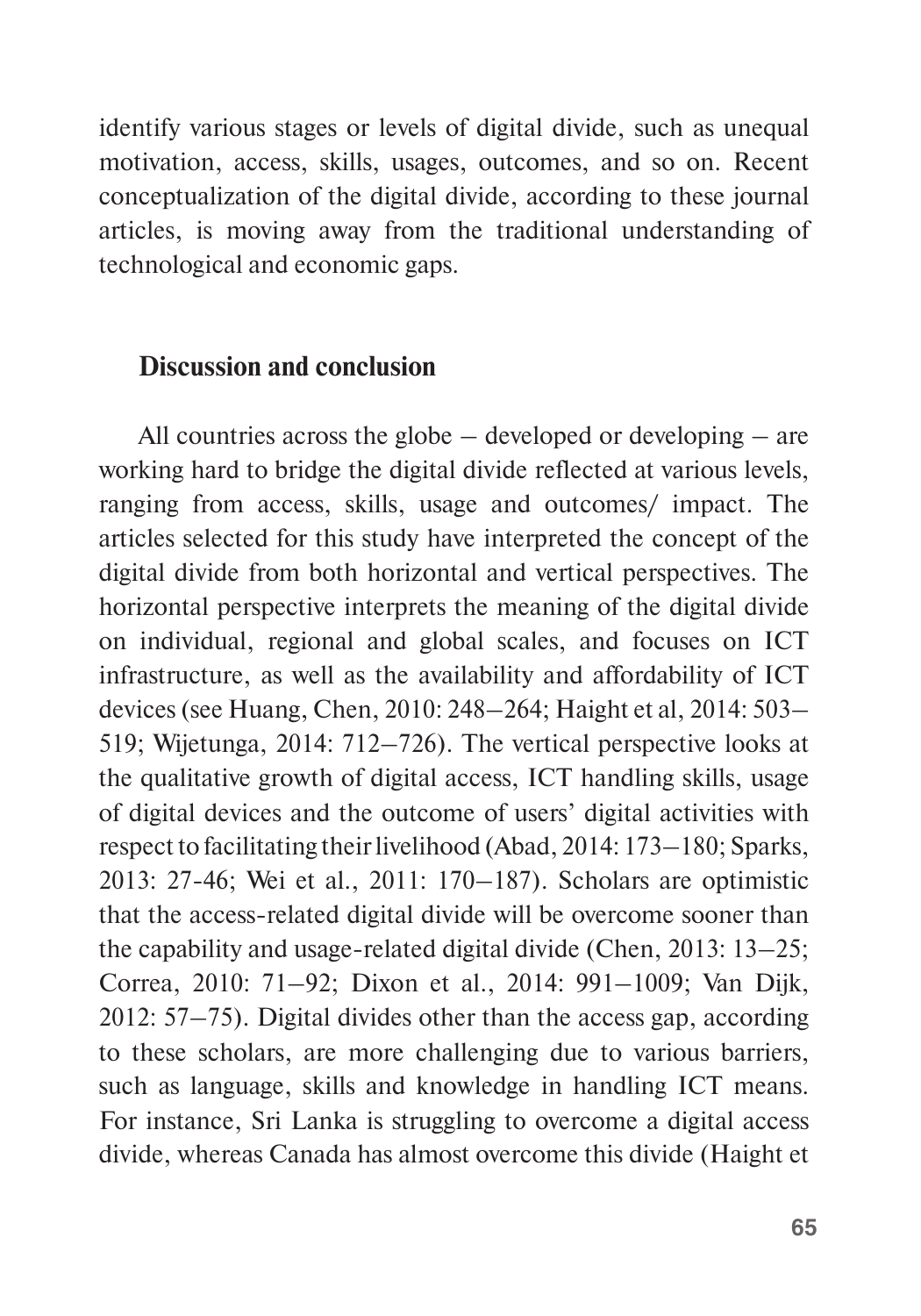al., 2014: 503–519; Wijetunga, 2014: 712–726). Canada, however, is focusing on a skills and usage-related digital divide, particularly with respect to users in multicultural communities and First Nation peoples. Unless and until both the vertical and horizontal divides are eliminated, the digital divide will continue.

Through a review of literature on the digital divide written over the past fifteen years (1995-2010), it is found that several past studies focused on technological and digital inequalities with regard to access, skills and usage. Most of the selected articles for the systematic review (2010-2015), however, focus on socio-economic and socio-cultural aspects in order to define and/or interpret the digital divide, in which access is only one of the issues. More than a half of the selected articles borrow definitions from the studies of the first decade of the 21st century (notably from OECD, 2001), and interpret them in their own way (such as Abad, 2014: 173–180; Sparks, 2013: 27–46; Wei et al., 2011). Other scholars (such as Chen, 2013; Harambam et al., 2013; Nguyen, 2012; Wei, Hindman, 2011: 216–235) try to define the concept of the digital divide in their own ways. The common element for both groups is the realization that the digital divide is not just a technological divide, but also a consequence of long-existing socio-economic disparities. There is no agreed upon definition of the digital divide among the selected articles. Scholars have their perceptions of the digital divide and use their own approaches to define it.

Some scholars have significantly contributed to extending the concept of the digital divide (see, Van Dijk, 2012: 57–75; Hanafizadeh et al., 2013: 30–75; Wei et al., 2011: 170–187). They explain the existing understanding of the digital divide by elaborating or re-interpreting their past studies, proposing their own models on digital divides or extending some aspects of others' studies on the divides. For instance, Wei et al. propose a digital divide model that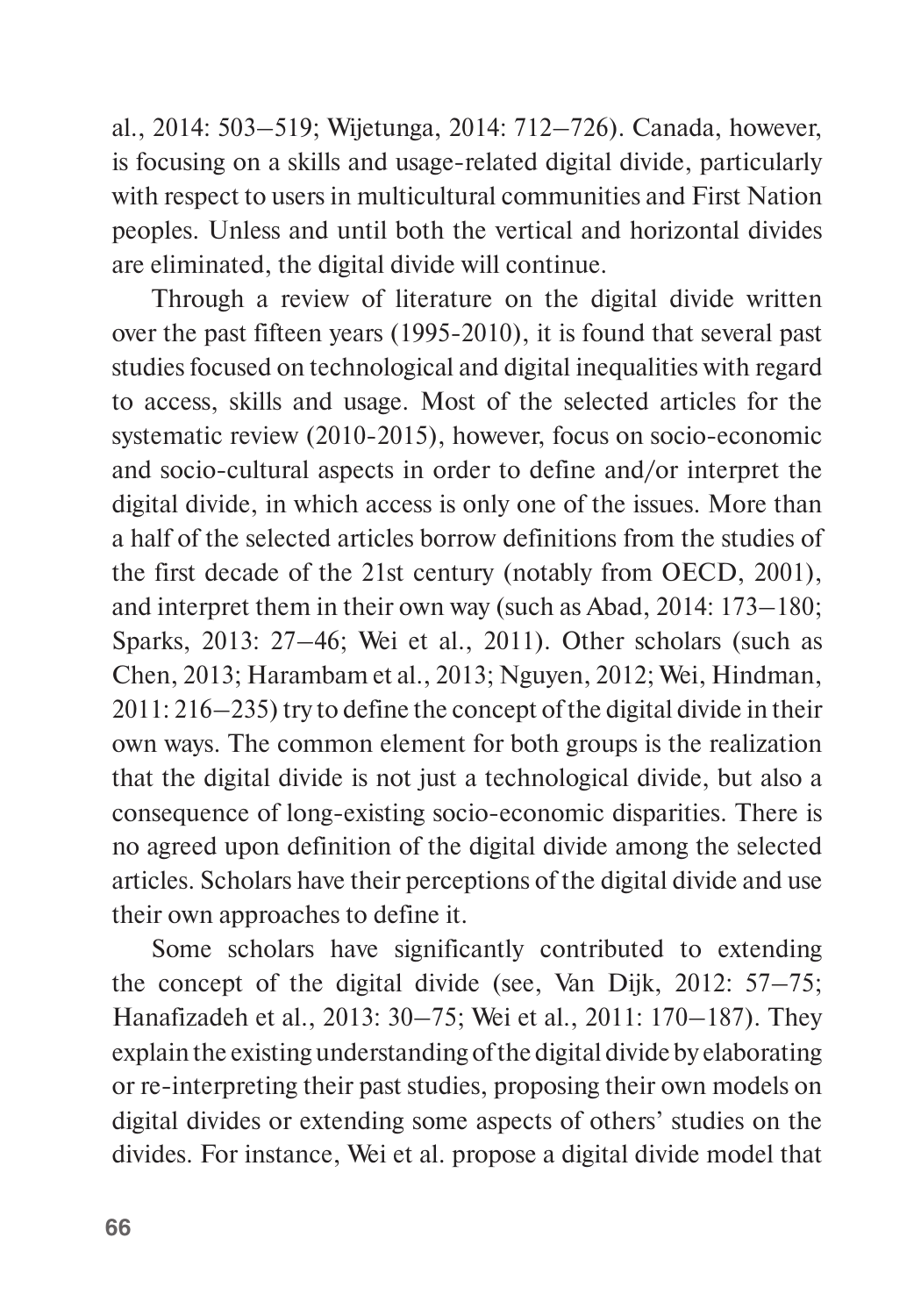tries to incorporate both vertical and horizontal perspectives. Based on his past studies, Van Dijk elaborates upon the concept of ICT skills and usage, and argues that motivation is the basic requirement for bridging digital divides of any type. Even though many of the selected studies discuss that gaps in ICT skills and usage are the second and third levels of digital divide, some scholars propose that content creation, SNS usage, impact and culture make up the third level of the digital divide. As the levels of the digital divide increase, diversity of opinions among scholars also increases.

Another important observation on these articles is that definitions and interpretations of the digital divide have been moving away from the grip of a technology-focused conceptualization of the divide. The technological gap is a minor issue with respect to the conceptualization of digital divide, whereas the major issue is socioeconomic and socio-cultural inequalities among users. Access to ICTs, skills and usage are also secondary to several scholars who argue that technophobia, psychological factors, attitudes and cultural perceptions are primary factors that motivate users to use or not use ITCs (see Correa, 2010: 71–92; Hanafizadeh et al., 2013: 30–75; Harambam et al, 2013: 1093–1114; Van Deursen, Van Dijk, 2014: 782–797; Van Dijk, 2012: 57–75). More than a decade ago, OECD rightly pointed out that "there is no single, clearly defined divide, but rather a series of gaps, brought about by a variety of factors, which often come together, many of which do not have their roots in technology" (OECD, 2000: 51). The OECD interpretation of the digital divide is still relevant today because there is a growing realization among scholars that socio-economic and socio-cultural disparities, not technology, are the major causes of the digital divide.

Based on the research objectives and the focus of the study, the selected articles can be categorized into three main groups. The first group claims that the disparity between people having access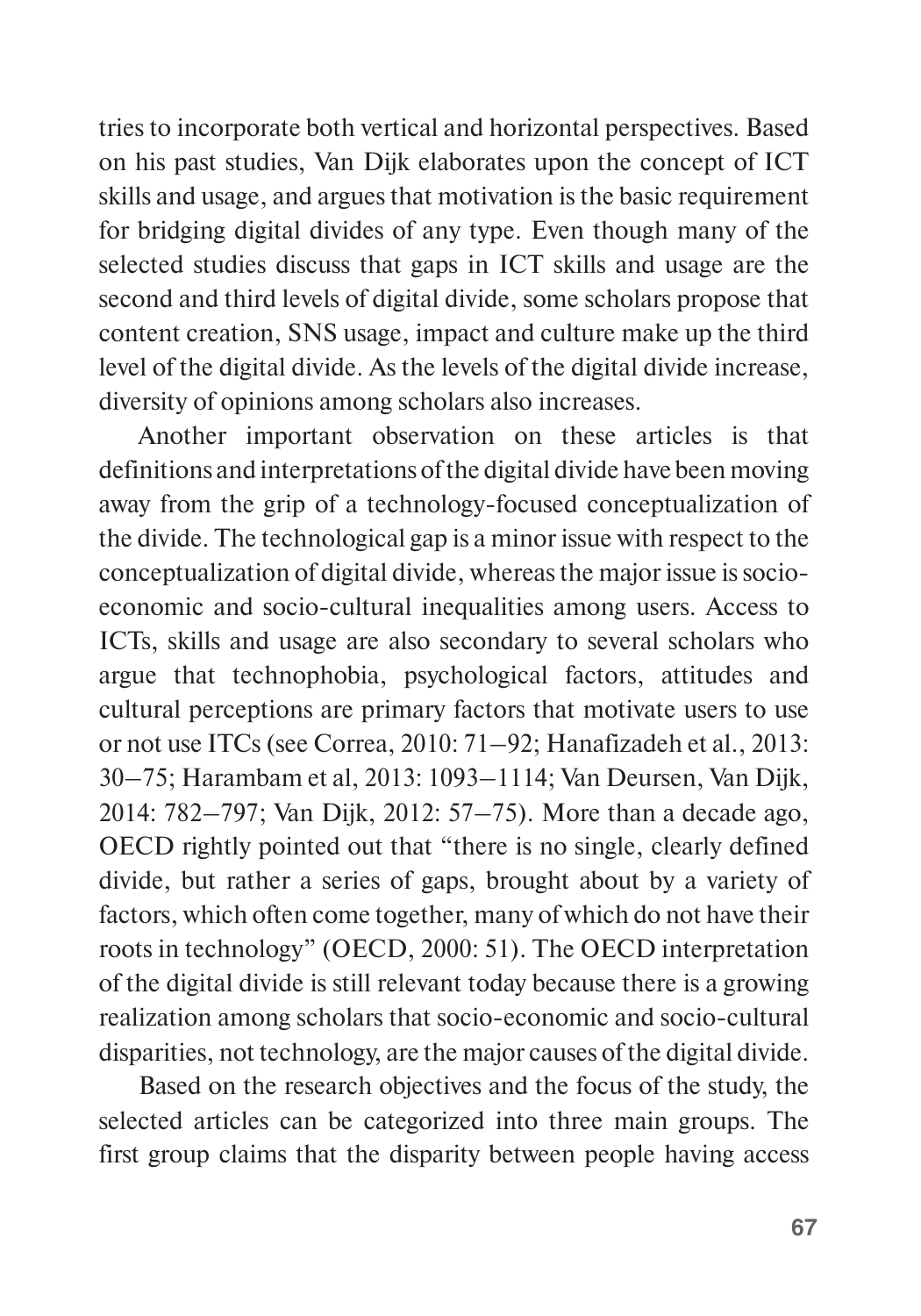to ICTs and those who do not have access to them (see, Huang, Chen, 2010: 248–264; Wijetunga, 2014: 712–726; Zhao et al., 2014: 38–62) is a development constraint between and within countries, and has blocked economic progress. This sort of digital disparity can be avoided through government interventions with respect to the development of ICT infrastructures and the availability of affordable ICT devices. The second group of articles portrays the idea that the digital divide is neither just a development constraint, nor merely a technological gap. It is rather a socio-economic issue because some sections of society enjoy better opportunities while the rest are excluded (see, Chen, 2013: 13–25; Eastin et al., 2015: 416–437; Haight et al., 2014: 503–519.; Hanafizadeh et al., 2013: 30–75; Wei, Hindman, 2011: 216–235). Studies from the third group concur with those from the second group, predicting that there is a deep social divide because of culture, attitudes, perceptions and motivations, which may hinder the efforts of bridging digital disparities at different levels (see Alam, Imran, 2015: 344–365; Correa, 2010: 71–92; Harambam et al., 2013: 1093–1114; Van Dijk, 2012: 57–75; Van Deursen, Van Dijk, 2014: 507–526). For instance, Harambam et al. argue that "the digital divide may be more a matter of cultural polarization than of socio-economic stratification and more a culturally informed choices than the result of cultural limitations" (Harambam et al., 2013: 1109). Similarly, Van Deursen & Van Dijk argue that "overcoming digital divides is a rather complex challenge that goes beyond improving access or Internet skills… to individual motivations and socio-cultural preferences" (Van Deursen, Van Dijk, 2014: 522). Hence, the third group of studies seems more innovative with respect to exploring a new level of interpretation of the digital divide from the perspective of human psychology.

Many scholars from the early years of the 21st century (such as Paré, 2005: 85–97; Warschauer, 2003: 297–304) question the idea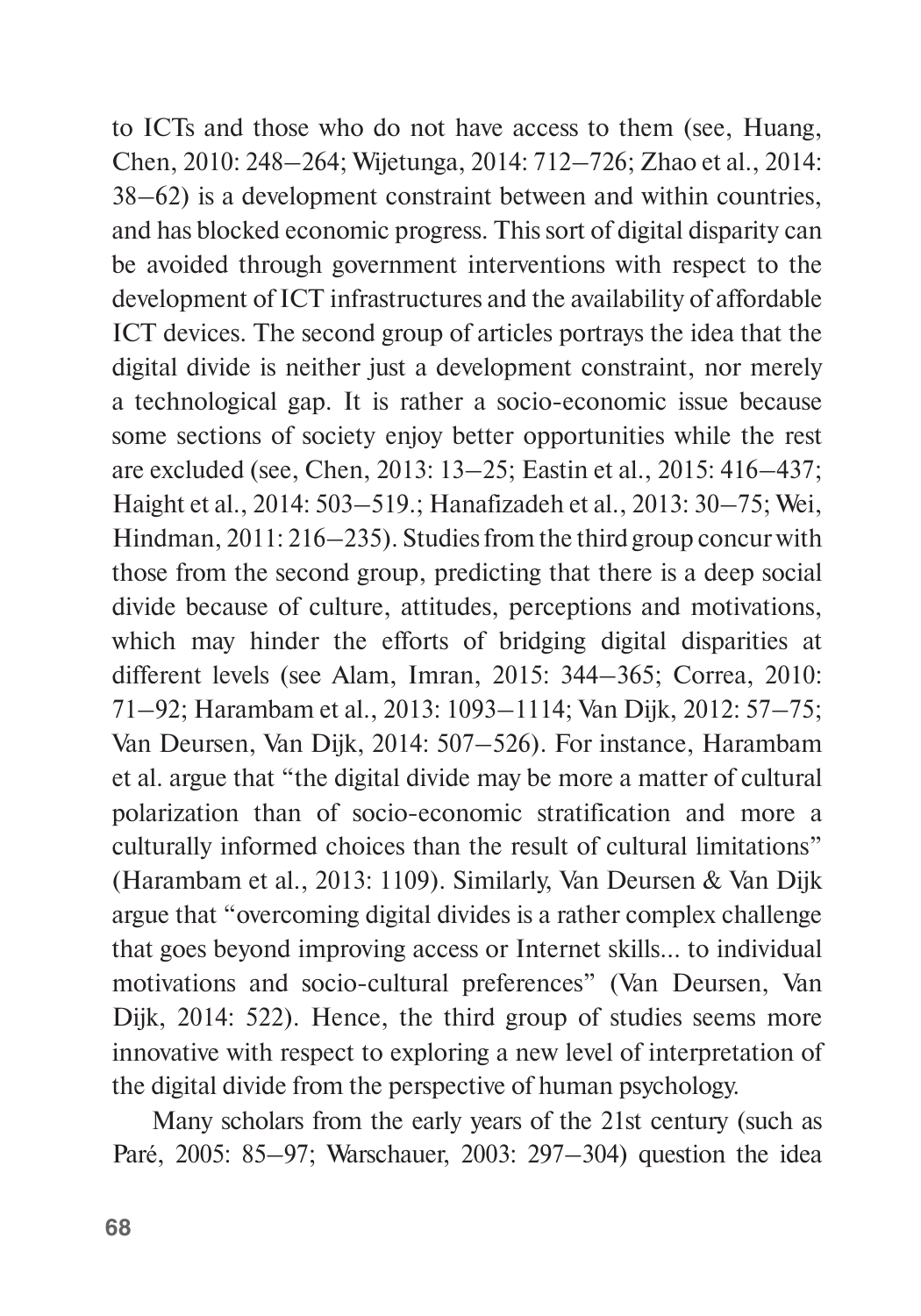that the scholarly discourse focused on the "digital" rather than the long-existing social "divide". They argued that the digital divide is not caused just by ICT gaps, but also by socio-economic and socio-cultural inequalities, such as income and education. The shift in the focus of the digital divide discourse is reflected in many articles selected for this study (such as Correa, 2010: 71–92; Harambam et al., 2013: 1093– 1114; Nguyen, 2012: 251–268; Park, Jae Kim, 2014; Wei et al., 2011: 170–187), which have discussed the digital divide in relation to socioeconomic inequalities. In recent studies, scholars express the opinion that current discourse concerning the digital divide has actually distracted from the major problem, which is rooted in socio-economic and socio-cultural grounds (Abad, 2014: 173–180; Chen, 2013: 13–25; Harambam et al., 2013: 1093–1114; Nguyen, 2012). They conclude that without addressing long existing socio-economic and socio-cultural inequalities, which are real and deeper divides, bridging the technological gaps might not end the real issue of the digital divide.

### **References**

ABAD, L. (2014). Media Literacy for Older People Facing the Digital Divide: The E-inclusion Programmes Design. *Comunicar.* 21(42). pp. 173–180.

ALAM, K., IMRAN, S. (2015). The Digital Divide and Social Inclusion Among Refugee Migrants. *Information Technology & People.* 28(2). pp. 344–365.

ANDERSON, R. H. et al. (1997). Universal Access to E-mail: Feasibility and Societal Implications. *Educational Media International.* 34(2). pp. 86–87.

CHEN, W. (2013). The Implications of Social Capital for the Digital Divides in America. *The Information Society.* 29(1). pp. 13–25.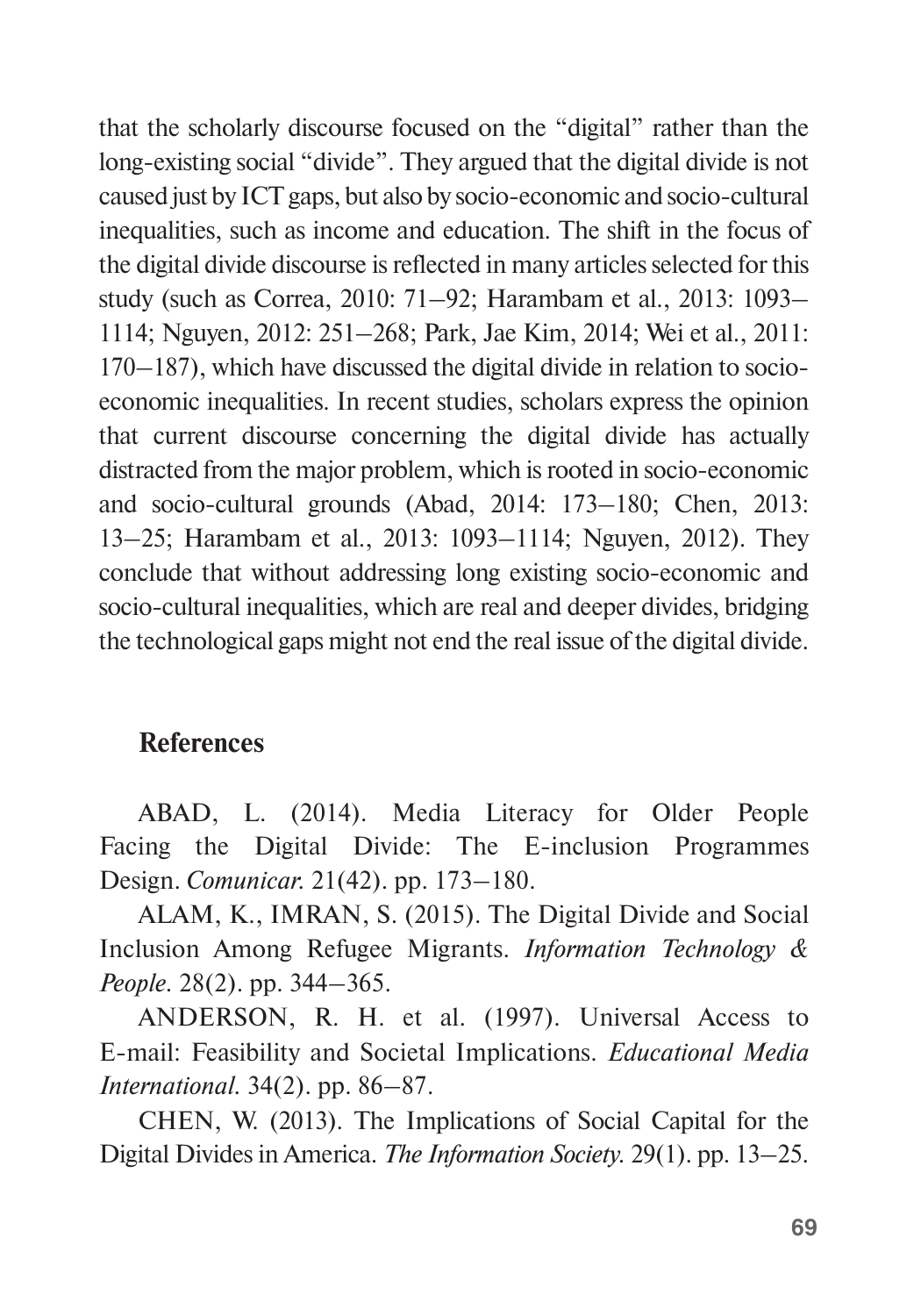COMPAINE, B. M. (2001). *The Digital Divide: Facing a Crisis or Creating a Myth?* Cambridge, MA: The MIT Press.

CORREA, T. (2010). The Participation Divide Among "Online Experts'': Experience, Skills and Psychological Factors as Predictors of College Students' Web Content Creation. *Journal of Computer-Mediated Communication.* 16(1). pp. 71–92.

DEWAN, S., RIGGINS, F. J. (2005). The Digital Divide: Current and Future Research Directions. *J. Assoc. Inform. Systems.*  6(12). pp. 298–337.

DIMAGGIO, P. et al. (2004). Digital Inequality: From Unequal Access to Differential Use. In: Neckerman, K. M. (ed.). *Social Inequality* (355–400). New York: Russell Sage Foundation.

DIXON, L. J., et al. (2014). Gendered Space: The Digital Divide Between Male and Female Users in Internet Public Access Sites. *Journal of Computer-Mediated Communication.* 19(4). p. 991–1009.

EASTIN, M. S., CICCHIRILLO, V., MABRY, A. (2015). Extending the Digital Divide Conversation: Examining the Knowledge Gap Through Media Expectancies. *Journal of Broadcasting & Electronic Media.* 59(3). p. 416–437.

HAIGHT, M., QUAN-HAASE, A., CORBETT, B. A. (2014). Revisiting the Digital Divide in Canada: The Impact of Demographic Factors on Access to the Internet, Level of Online Activity, and Social Networking Site Usage. *Information, Communication & Society*. 17(4). p. 503–519.

HANAFIZADEH, M. R., HANAFIZADEH, P., BOHLIN, E. (2013) Digital Divide and E-readiness: Trends and Gaps. *International Journal of E-Adoption.* 5(3). p. 30–75.

HARAMBAM, J., AUPERS, S., HOUTMAN, D. (2013). The Contentious Gap: From Digital Divide to Cultural Beliefs about Online Interactions. *Information Communication & Society.* 16(7). pp. 1093–1114.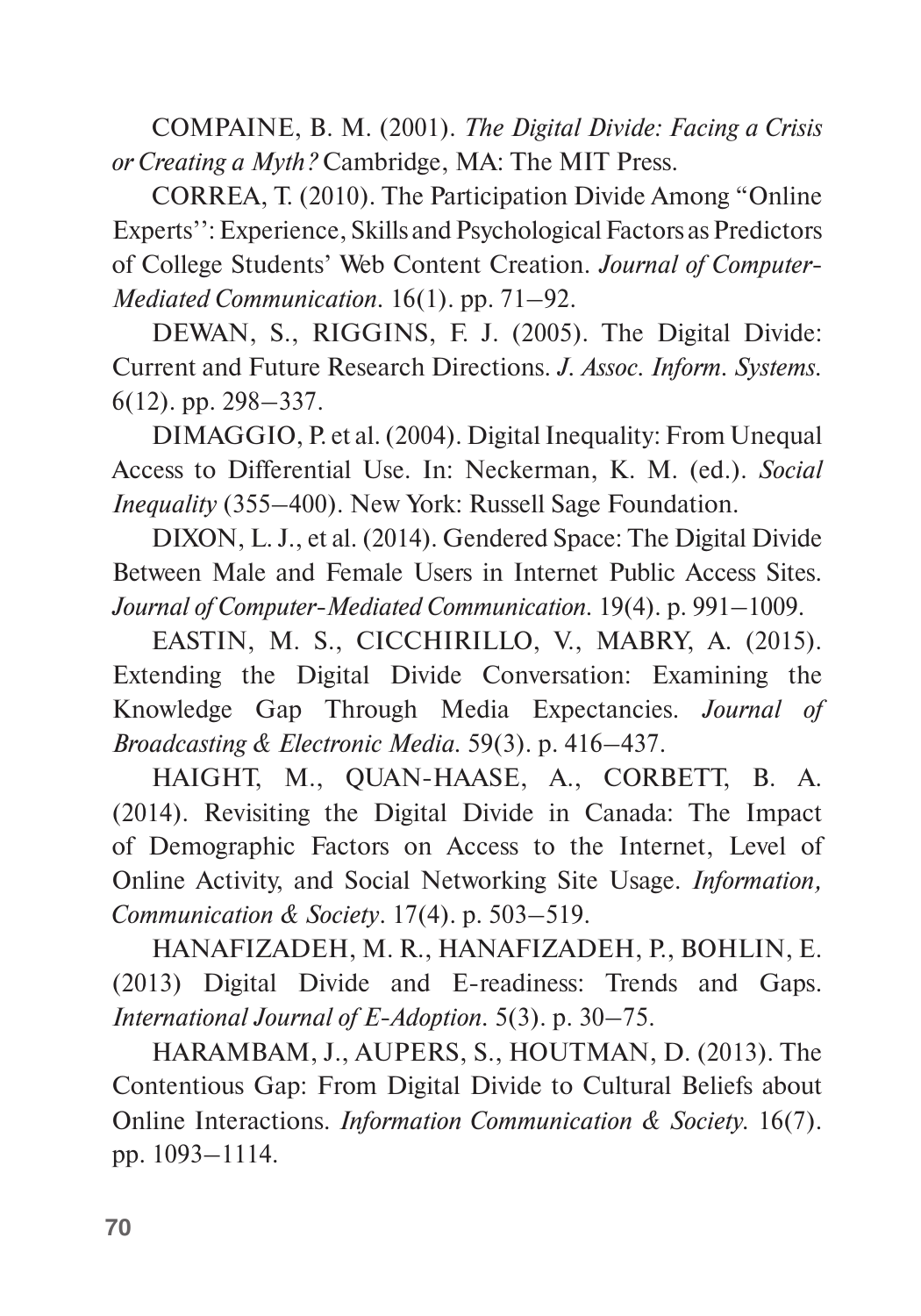HARGITTAI, E. (2002). Second-Level Digital Divide: Differences in People's Online Skills. *First Monday.*7(4). [Online] Accessed from http://firstmonday.org/ article/view/942/864

HOFFMAN, D. L., NOVAK, T. P., SCHLOSSER, A. (2000). The Evolution of the Digital Divide: How Gaps in Internet Access May Impact Electronic Commerce. *Journal of Computer-Mediated Communication*, 5(3). [Online]. Accessed from http:// onlinelibrary.wiley.com/doi/10.1111/j.1083-6101.2000.tb00341. x/full

HUANG, C. Y., CHEN, H. N. (2010). Global Digital Divide: A Dynamic Analysis Based on the Bass Model. *Journal of Public Policy & Marketing*. 29(2). p. 248–264.

KATZ, J., ASPDEN, P. (1997). Motivations for and Barriers to Internet Usage: Results of a National Public Opinion Survey. *Internet Research*. 7(3). pp. 170–188.

KIM, M. C., KIM, J. K. (2001). Digital Divide: Conceptual Discussions and Prospect. In: Kim, W. (ed.). *The Human Society and the Internet Internet-Related Socio-Economic Issues*. Springer: Berlin Heidelberg. pp. 78-91.

MAITLAND, D. (1984). The Missing Link: Report of the Independent Commission for Worldwide Telecommunications Development. *Geneva: International Telecommunications Union*.

 MOSSBERGER, K., TOLBERT, C. J., STANSBURY, M. (2003). *Virtual Inequality: Beyond the Digital Divide*. Washington, DC: Georgetown University Press.

National Telecommunications and Information Administration (NTIA). (1995). *Falling through the Net: A Survey of the "Have Notes" in Rural and Urban America*. [Online]. Accessed from http:// www.ntia.doc.gov/ntiahome/fallingthru.html

National Telecommunications and Information Administration (NTIA). (1998). *Falling through the Net II: New Data on the*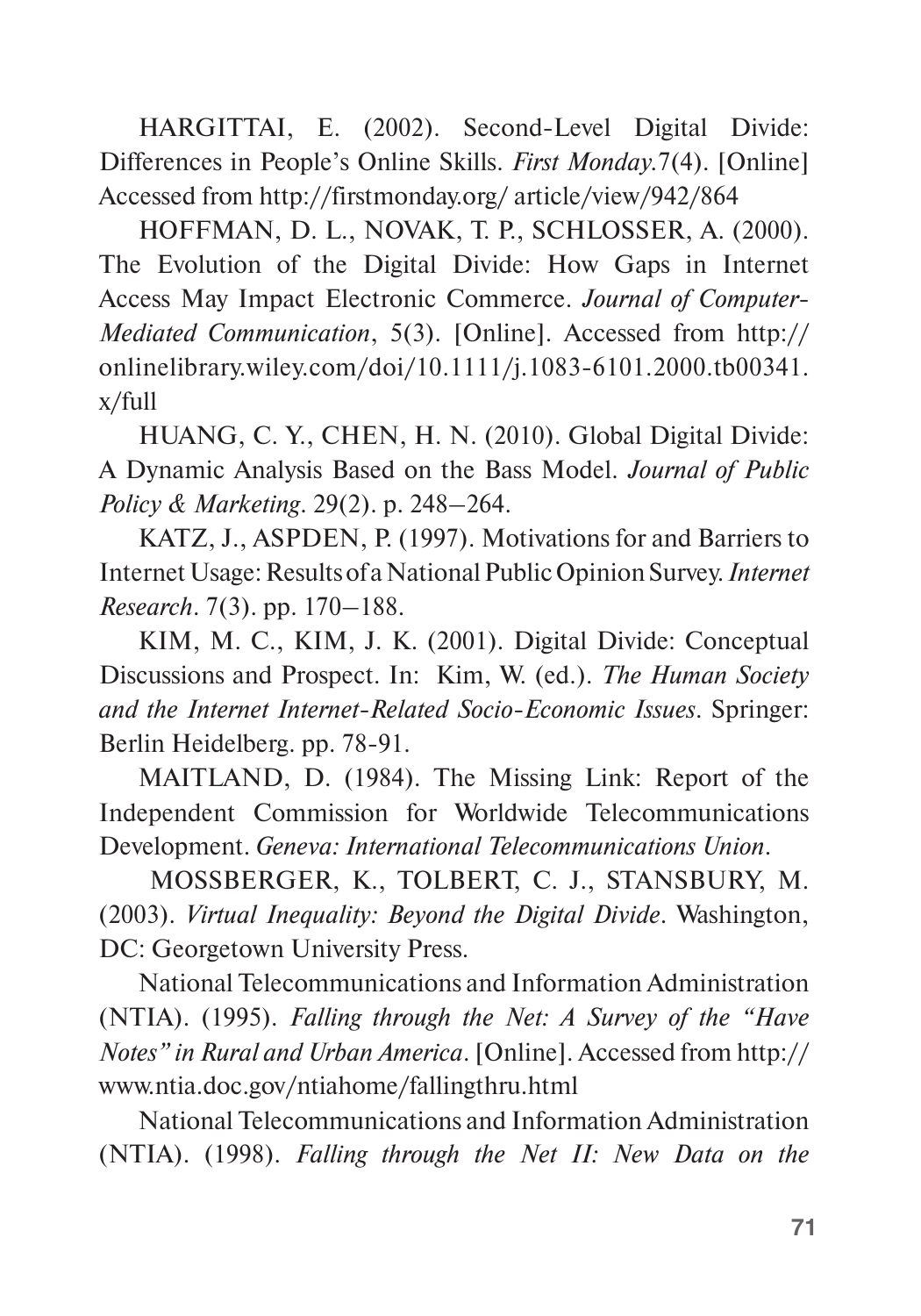*Digital Divide*. [Online]. Accessed from http://www.ntia.doc.gov/ ntiahome/net2/

National Telecommunications and Information Administration (NTIA). (1999). *Falling through the Net: Defining the Digital Divide*. [Online]. Accessed from http:// www.ntia.doc.gov/ntiahome/ fttn99/contents.html

National Telecommunications and Information Administration (NTIA). (2000). *Falling through the Net II: Toward Digital Inclusion*. [Online]. Accessed from http:// www.ntia.doc.gov/ntiahome/ fttn00/contents00.html

NGUYEN, A. (2012). The Digital Divide Versus the "Digital Delay": Implications from a Forecasting Model of Online News Adoption and Use. *International Journal of Media & Cultural Politics*. 8 (2-3). pp. 251–268.

NORRIS, P. (2001). *Digital Divide: Civic Engagement, Information Poverty, and the Internet Worldwide.* Cambridge, UK: Cambridge University Press.

OKOLI, C., SCHABRAM, K. (2010). A Guide to Conducting a Systematic Literature Review of Information Systems Research. *Sprouts: Working Papers on Information Systems.* 10(26).

 Organization for Economic Co-operation and Development (OECD). (2000). *Learning to Bridge the Digital Divide*. Paris: Organization for Economic Co-operation and Development.

Organization for Economic Co-operation and Development (OECD). (2001). *The Well-Being of Nations: The Role of Social and Human Capital.* Paris: Organization for Economic Co-operation and Development.

OLPHERT, W., DAMODARAN, L. (2013). Older People and Digital Disengagement: A Fourth Digital Divide? *Gerontology.* 59(6). pp. 564–70.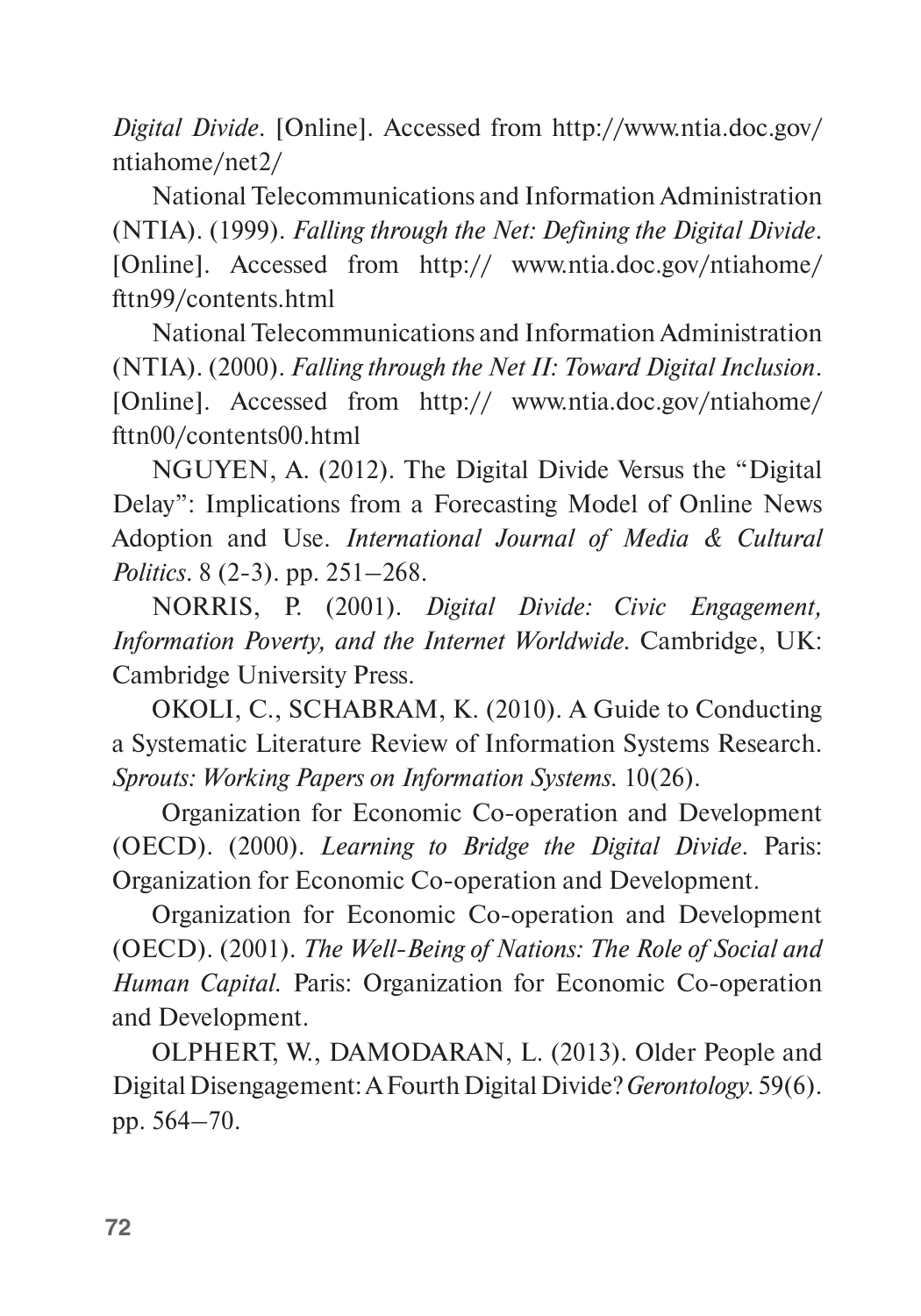PARÉ, D. (2005). The Digital Divide: Why the 'The' is Misleading. *Human Rights in the Digital Age.* London: Cavendish Publishing. pp. 85–97.

PARK, S., JAE KIM, G. (2014). Lessons from South Korea's Digital Divide Index (DDI). *Info: The Journal of Policy, Regulation and Strategy for Telecommunications, Information and Media.*16(3). p. 72.

SELWYN, N. (2004). Reconsidering Political and Popular Understandings of the Digital Divide. *New Media & Society.* 6*.* pp. 341–362.

 SPARKS, C. (2013). What is the "Digital Divide" and why is It Important? *Javnost-The Public*. 20(2). pp. 27-46.

 TAPSCOTT, D. (1998). *Growing up Digital: The Rise of the Net Generation*. New York: Mc-Graw Hill.

VAN DEURSEN, A. J. A. M., VAN DIJK, J. A. G. M. (2014). The Digital Divide Shifts to Differences in Usage. *New Media & Society.* 16(3). pp. 507–526.

VAN DEURSEN, A. J. A. M., VAN DIJK, J. A. G. M. (2015). Internet Skill Levels Increase, but Gaps Widen a Longitudinal Cross-Sectional Analysis (2010-2013) among the Dutch population. *Information Communication & Society.* 18(7). pp. 782–797.

VAN DIJK, J. A. G. M. (2012). The Evolution of the Digital Divide: The Digital Divide Turns to Inequality of Skills and Usage. *Digital Enlightenment Yearbook*. pp. 57–75.

VAN DIJK, J., HACKER, K. (2003). The Digital Divide as a Complex and Dynamic Phenomenon. *The Information Society.* 19(4). pp. 315–326.

WARSCHAUER, M. (2003). Dissecting the "Digital Divide": A Case Study in Egypt. *The Information Society*. 19(4). pp. 297–304.

 WEI, K. et al. (2011). Conceptualizing and Testing a Social Cognitive Model of the Digital Divide. *Information Systems Research.* 22(1). pp. 170–187.